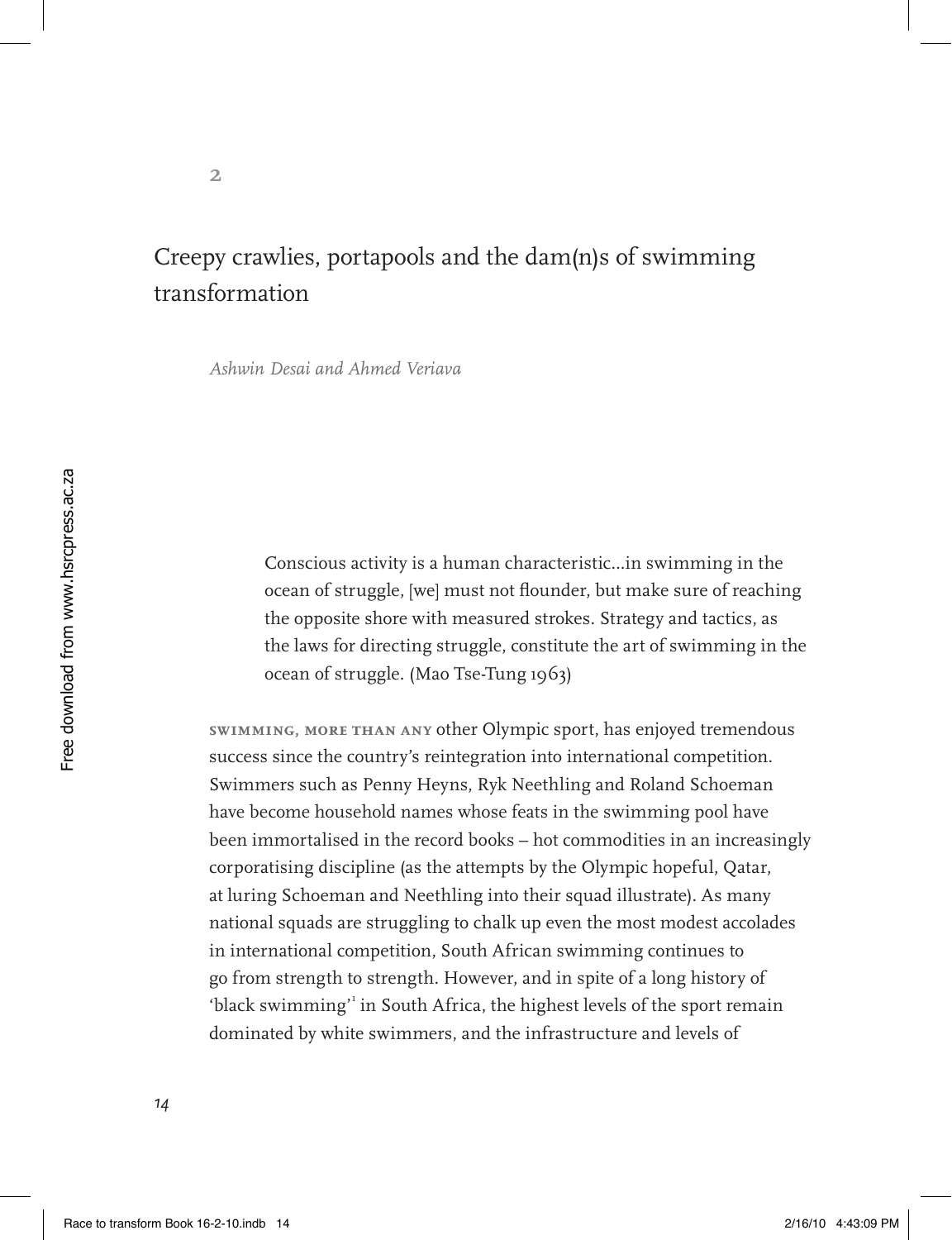organisation necessary for participation remain concentrated in residential and recreational areas that were reserved, in terms of apartheid legislation, for whites only, and continue to have a predominantly white population. This is likely to be the case for some time to come.

In 1965 Karen Muir became the youngest person in the world to break a world record in any sport, and that record still stands today. At the British Championships in Blackpool, she broke the world record for the women's 110 yards backstroke at the age of 12, and between 1965 and 1970 she went on to break 15 world records in the 110 and 220 yards backstroke as well as the 100 and 200 metres backstroke. In 1966 Ann Fairlie broke three world records, two in the women's 110 yards backstroke and one in the women's 100 m backstroke. In 1976 Jonty Skinner broke the world record for the men's 100 m freestyle and in 1988 Peter Williams broke the world record in the men's 50 m freestyle. However, by 1976 South Africa was not a member of the Federation Internationale de Natation Amateur (FINA), and Skinner's and Williams' records were not officially recognised.<sup>2</sup>

How could it be otherwise? Competitive swimming has always been a sport associated with leisure and privilege. Private swimming pools were ubiquitous in white South Africa and substantial resources were put into the building of world-class facilities. It is not surprising that, in searching for a global niche market in manufacturing exports for post-apartheid South Africa, one economist focused on swimming pool filtration systems, otherwise known as 'creepy crawlies', a technology in which South Africa has long been an acknowledged leader (Kaplinsky, cited in Bond 2005: 65–66).

The lifestyles of leisure and privilege reliant on expensive facilities are alien to the reality of the vast majority of South Africans. In a context where even the most basic facilities for recreational swimming are massively inadequate, or simply don't exist, the likelihood of the next Ryk Neethling being nurtured in one of South Africa's impoverished townships in the near future is slim.

There was a time in the early 1970s, though, when black swimming was growing in strength. Brian Hermanus, swimming in Kimberley, was ranked 25th in the world in the 100 m breaststroke in 1973, and Drexler Kyzer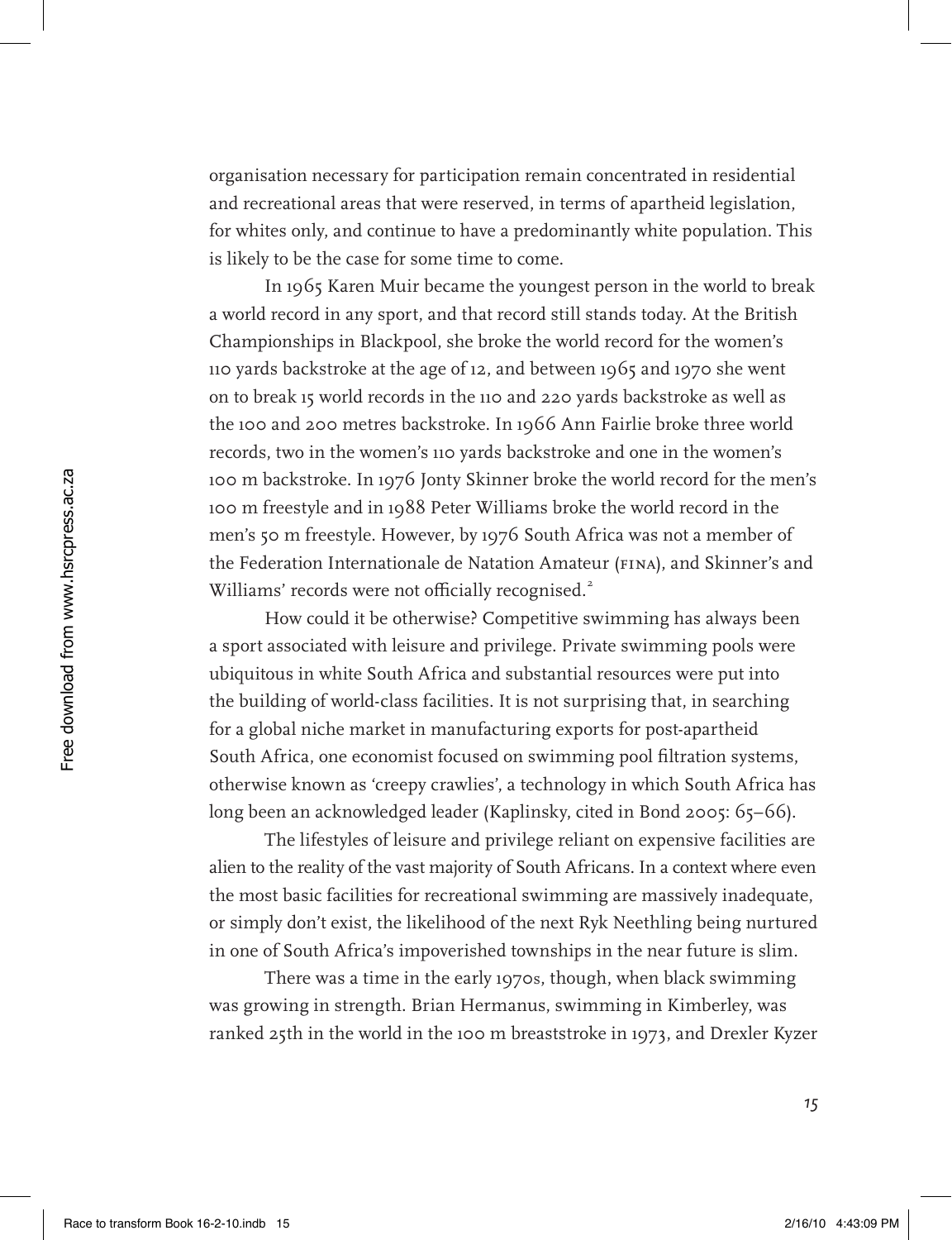was also highly ranked in the 100 m freestyle. In 1972 the recently formed national non-racial swimming organisation, the South African Amateur Swimming Federation (SAASwiF; see further discussion below), sent their top five swimmers (Brian Hermanus, Sharief Abass, Seelan Nair, Anita Vlotman and Denver Hendricks) on a coaching camp facilitated by Sam Ramsamy in the UK. But in many senses this was a high-water mark for black swimming. The lack of resources, the political imperative of not seeking any funding from white swimming and political authorities, and the boycott of international competition all conspired to elevate swimming administrators into some of the leading figures in the local and international struggle against apartheid, while simultaneously hurting the actual swimming performance in the pool.

The present chapter sifts through this history, tracing developments from the early days of non-racial swimming, through the various phases of sporting unity, into the present period when swimming has become a highly technical and specialised modern sport. This is not meant to be a comprehensive history of the sport; rather, it is an attempt to chart the forces that have come to shape its political and competitive contexts, specifically approaches to the transformation debate and the strategies of various actors in this regard. Finally, the chapter will offer a preliminary assessment of the success of swimming in meaningfully resolving the contradictions that have plagued the sport, and our society more generally.

The chapter is divided into four sections. The first section focuses on the political history of the sport under apartheid; the second centres on the unity process, and the manner in which this process has influenced the contexts of transformation. In the third section we take a critical look at how different approaches and strategies have shaped the modern face of the sport, and the extent to which they meaningfully address the racial and class imbalances that characterise swimming in South Africa today. The final section presents some recommendations for strategies that could take transformation of the sport beyond the levels already attained.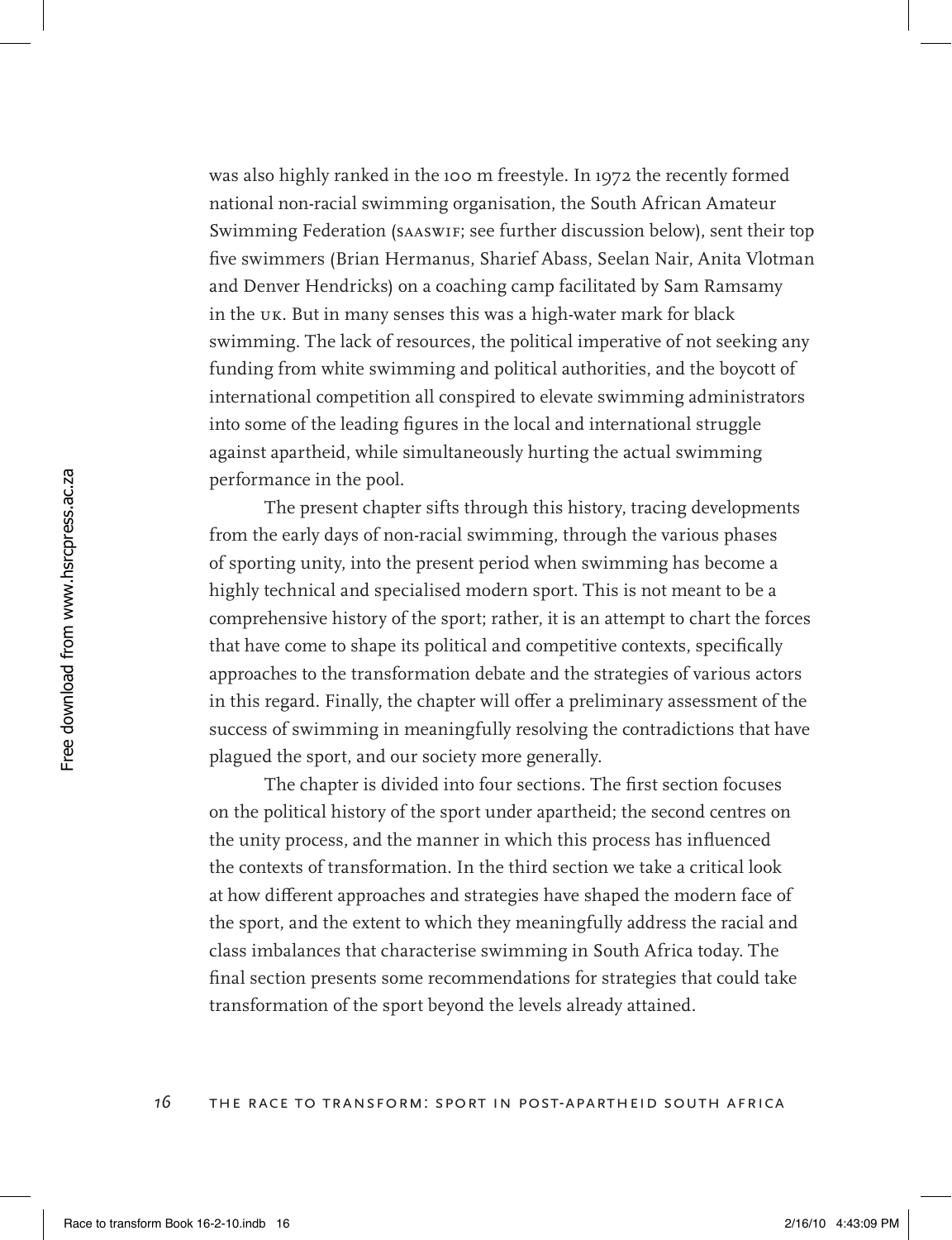# The birth of black swimming

Sport in an apartheid society

In the early 1960s, as international condemnation of apartheid was beginning to gather momentum, the South African government anticipated the impact this would have on its economy if European markets were closed as a result of its race policies, and began to look east. In November 1961, a delegation of Japanese businessmen came to South Africa to conclude a trade agreement. and the South African government announced that Japanese people, who had been classified as 'Asian' within the apartheid racial schema, would henceforth be given the status of 'honorary whites' in South Africa. However, early in 1972 this policy was tested when the Pretoria City Council refused to grant permission for the touring Japanese swimming team to use its pool. Fearful that the incident would disrupt South Africa's ambitions on the economic front, the government was forced to intervene and voice its disapproval, while the city council moved to rescind the ban (Lapchick 1975: 42).

The Japanese incident highlights important elements of the relationship between apartheid and sport. If anything, it demonstrates the state's whimsical approach to the official policy environment for sport. But perhaps more importantly, it speaks to a deeply pathological commitment to racialised sport – in particular when it came to swimming – that went far beyond the legal frameworks of apartheid. As Robert Archer and Antoine Bouillon point out in *The South African Game*:

[A]t the heart of white social life swimming is subject more than any other leisure activity to...pitiless, indeed pathological segregation. For unlike tennis or golf, swimmers are in direct physical contact with each other, through the medium of water; far from separating swimmers of different races (or sex) water dissolves the physical barriers between them. Innumerable stories describe the 'pollution' which white South Africans fear will result from mixed bathing, and the outrage they feel when it occurs. (Archer & Bouillon 1982: 105)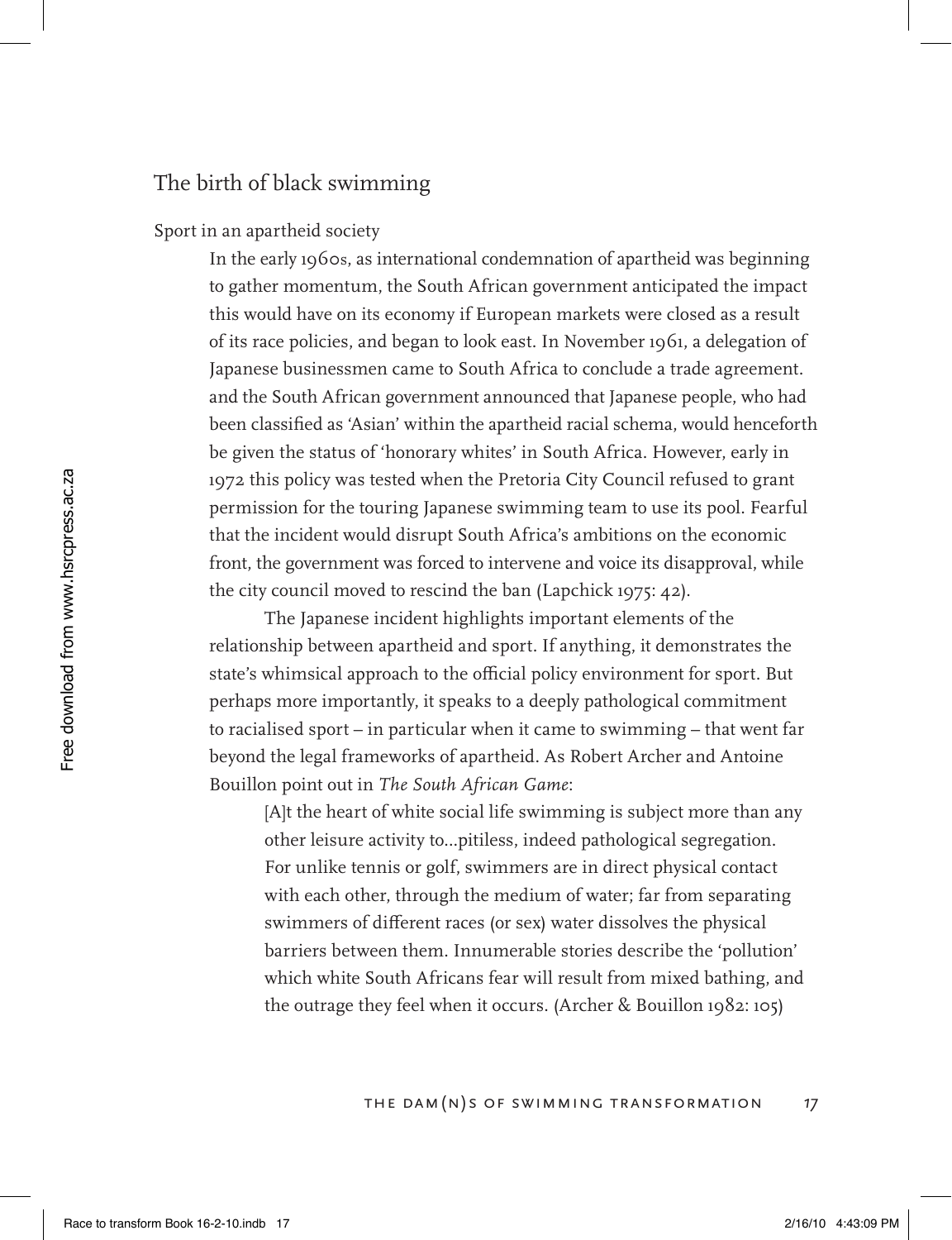It is therefore not surprising that, even before the introduction of formal apartheid sports policies after the National Party came to power in 1948, segregation was maintained within the local institutional structures of the sport; it was also present to varying degrees in other sports, specifically in the various governing bodies of the different sports codes. This is clearly illustrated in the struggle of weightlifters to gain international recognition. In 1946, T. Rangasamy, a leader of local black weightlifters, petitioned the British Amateur Weightlifters Association for formal recognition of black South African athletes. The Association's response speaks to the challenges faced by black athletes in all codes of sport:

We cannot bring any pressure on the South African weightlifting federation to force them to recognise you. Their rules, as with all national sporting associations in South Africa, will not permit of mixed contests between white and coloured athletes. This is also a condition of the South African Olympic Council… (cited in Lapchick 1975: 21)

Apartheid, rather than introducing segregation in sport, worked to codify and institutionalise these relations. As Grant Jarvie has pointed out:

By the time the National Party came to power in 1948 and the apartheid policy emerged, a degree of segregation and inequality of opportunity between white and non-white athletes had evolved already in South African sport. There was little need, therefore, to impose a policy of apartheid upon specific sporting relations since social differentiation already existed. Furthermore, the general laws of apartheid rule rendered multiracial sport impossible in that it was illegal for black and white athletes to mix openly in competition, as it was for black and white people to mix socially in society. (Jarvie 1985: 48)

Notably, government pronouncements on sport often followed from explicit political challenges to racially discriminatory practices in sport. By 1956 resistance to apartheid sport had arisen, as a result of international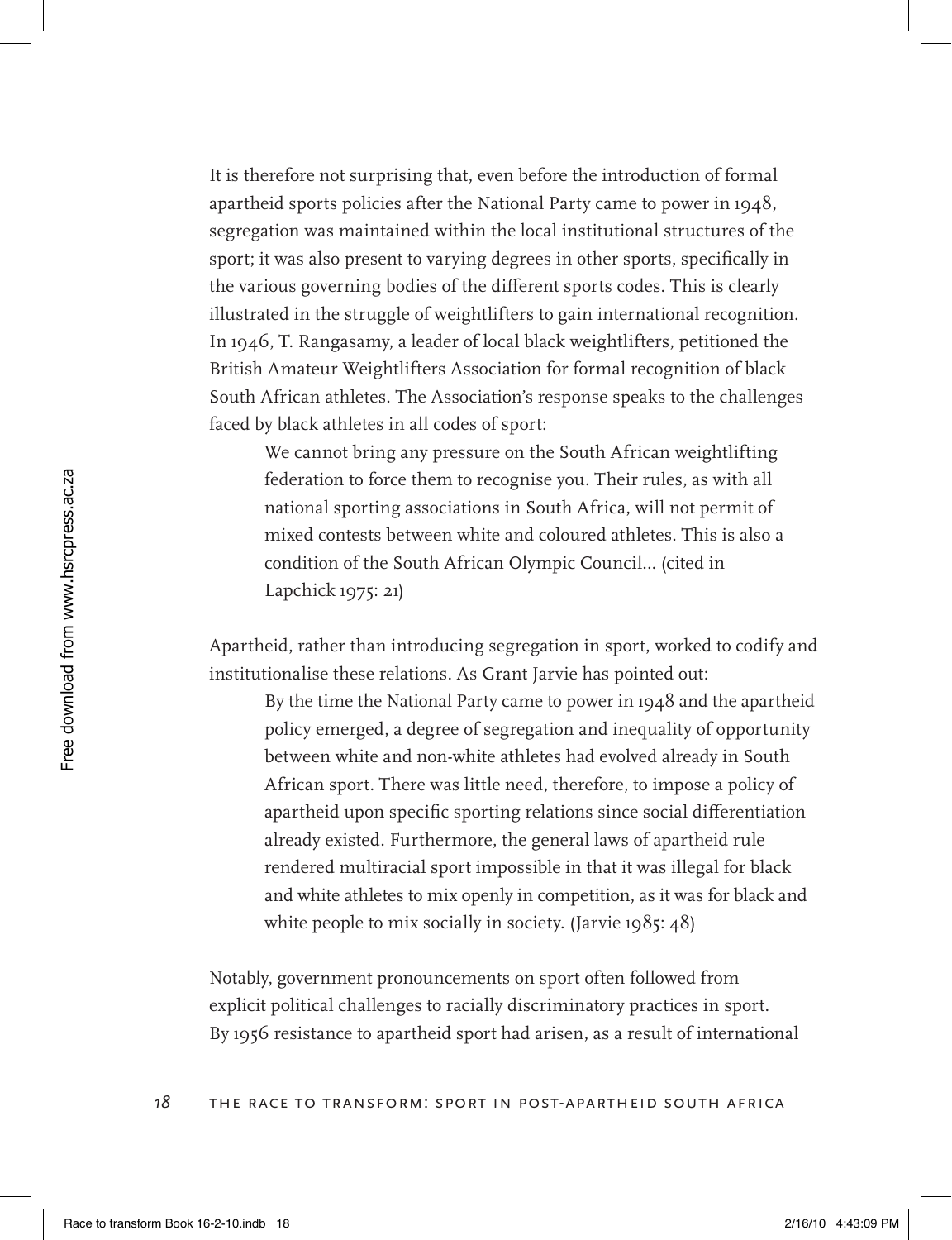recognition being fought for and granted to the Non-Racial Table Tennis Board; this served as a catalyst for a growing demand by black sporting federations for international recognition. Such resistance resulted in the announcement by the Minister of the Interior, Eben Dönges, of South Africa's first official sports policy. The thrust of the 1956 policy, apart from making explicit the state's commitment to the separate organisation of sports, was to insist that black federations seeking international recognition would be forced to do so through the existing white organisations in South Africa, and that athletes who attempted to travel overseas to engage in activities 'designed to change South Africa's traditional racial divisions' would not be issued with passports (Draper 1963: 6). The broad application of the latter measure effectively banned any black sportsperson from competing in international competition without the explicit support of the state. Although the state's policy would be variously amended in order to navigate the bumpy terrain created by an increasingly powerful campaign to ensure white South Africa's exclusion from international competition, state policy continued to reflect a deep commitment to the basic tenets of the 1956 policy:

The government does not favour inter-racial team competitions within the borders of the Union and will discourage such competition from taking place as being contrary to the traditional policy of the Union – as accepted by all races in the union…The policy of separate development is in accordance with the traditional South African custom that whites and non-whites should organise their sporting activities separately. The inclusion of different races in the same team would therefore be contrary to established norm and custom. (Minister of the Interior Naudé, cited in Lapchick 1975: 35)

However, the determination of the state to impose its apartheid vision on sport did not go unchallenged within the country. The formation of the South African Non-racial Olympic Committee (SANROC) in the early 1960s was an important turning point in black South African sport. SANROC set out to establish itself as the official Olympic representative body, effectively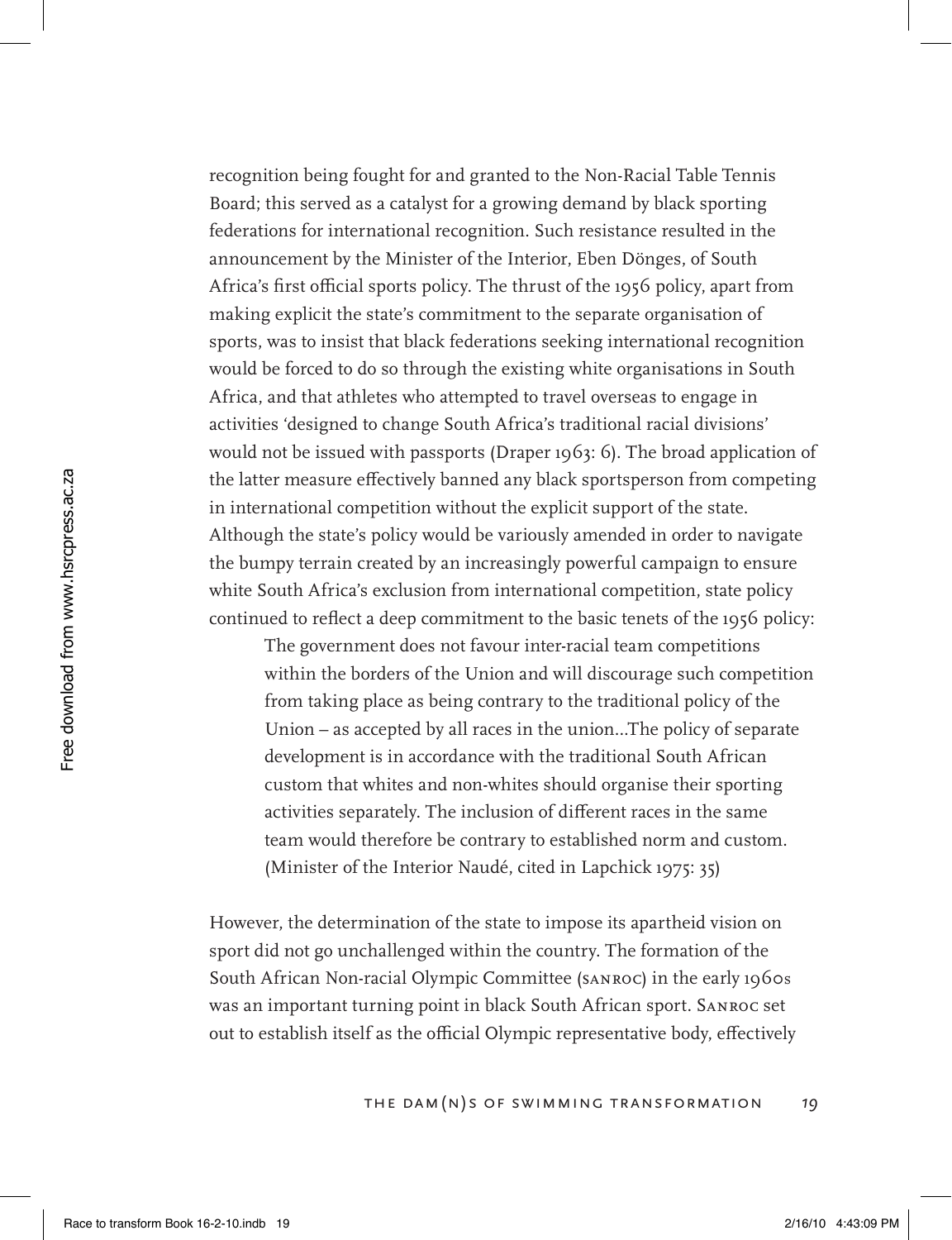calling for white South Africa's exclusion from the Olympics. In its assertion of the autonomy of black sporting organisations, this marked a radical departure from previous strategies of resistance in the domain of sport. The formation of SANROC also marked the hardening of relations between black and white sporting federations in South Africa.

These developments ran parallel to a growing militancy in black nationalist politics that increasingly provoked repressive responses from the state. SANROC was not left untouched. Leaders like Dennis Brutus were imprisoned as the state worked to systematically weaken the leadership of the young organisation. In 1965 SANROC suspended its activities, and it re-emerged in exile in 1966. By the 1970s international opinion over apartheid sports policy had shifted firmly in favour of the movement. White sports organisations, desperate to return to international competition, were forced to open talks with their black counterparts in the hope of bettering their case. Such overtures were, however, more often than not insincere, with white organisations reneging on agreements soon after they were made. Faced with the reality of well-endowed white sports bodies backed by an assertive apartheid state, sports activists sought out a more radical approach. The South African Council on Sport (SACOS) was formed to meet this challenge, and would represent the interests of the non-racial sporting movement in South Africa until the period of unity talks in the late 1980s and early 1990s.

Increasing resistance, both internally and externally, to apartheid sport led to Prime Minister B.J. Vorster reiterating the government's commitment to separate development in sport in a second policy statement on the subject in 1967. However, by the 1970s international pressures had forced the apartheid government into trying to represent its policies in a more palatable way to the international community. The year 1970 was a turning point. In that year South Africa was expelled from the Olympic movement, the first expulsion of any country in the history of the movement; it also became known as 'the year of the boycott' as anti-apartheid groups in Britain, Ireland, Australia and New Zealand staged massive demonstrations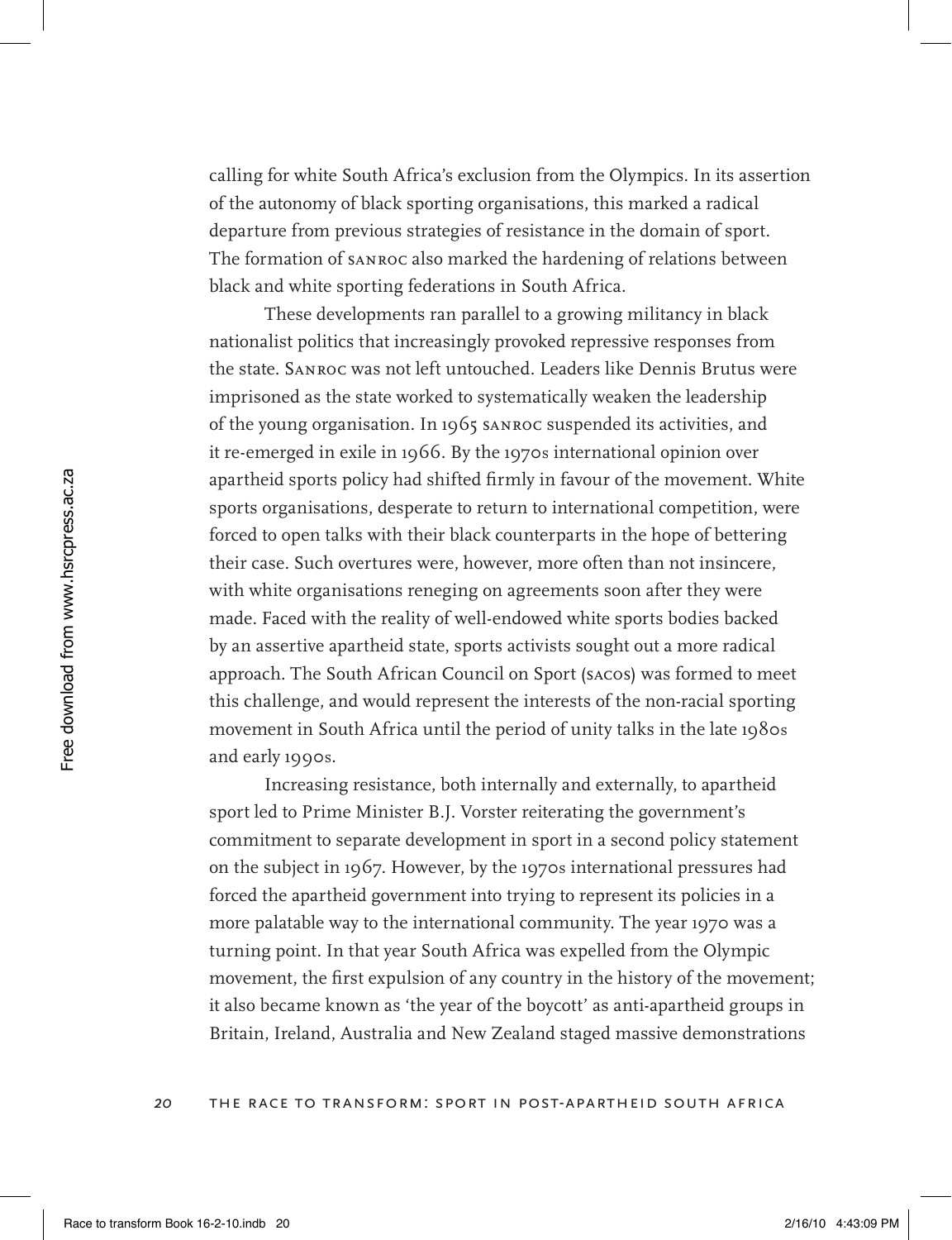against the South African government's sports policies. In addition, it was in 1970 that the United Nations, the Commonwealth and the Supreme Council for Sport in Africa condemned apartheid and apartheid sport; South Africa was banned from competing in nine international events and suspended from a number of international sporting federations (Jarvie 1985: 54).

In 1971, the South African government under B.J. Vorster began drafting a new sports policy that would be adopted in its final format in 1976, under the tutelage of Minister of Sport Piet Koornhof. In terms of this 'new' framework, black athletes would be allowed to compete in a few events called 'multinational' or 'open international' events. This permitted different racial groups to compete with each other as 'four nations' outside the country; however, locally no mixed sport was to be allowed (although cricket made a short-lived attempt to stretch the boundaries and field mixed teams). According to Jarvie, 'while the shift in policy was being portrayed internationally as a radical change in policy, in practice the logic of apartheid was preserved in that each racial group was allowed to develop its own separate sporting relations with the proviso that the white administered sporting bodies remained in overall control' (Jarvie 1985: 54).

In fact, this 'multinational' sports policy would provide the framework for inequalities to be entrenched under apartheid, with differential allocation of resources to the separate racial groups written into the policy. In the case of swimming, such resource gaps had a profoundly negative effect on the organic growth of the sport in the massively under-developed and povertystricken townships. According to the London *Times*, in the early 1970s just five per cent of the national budget was allocated to spending on physical infrastructure for the African majority (Archer & Bouillon 1982: 167). Such spending disparities had significant effects on the provision of sporting resources to black communities. Where white sport in South Africa was funded primarily through public finance, only seven per cent of the budget for African sport came from this source, while the rest was drawn from the South African Bantu Trust (a special fund created to purchase land for the bantustans and finance official development programmes for Africans).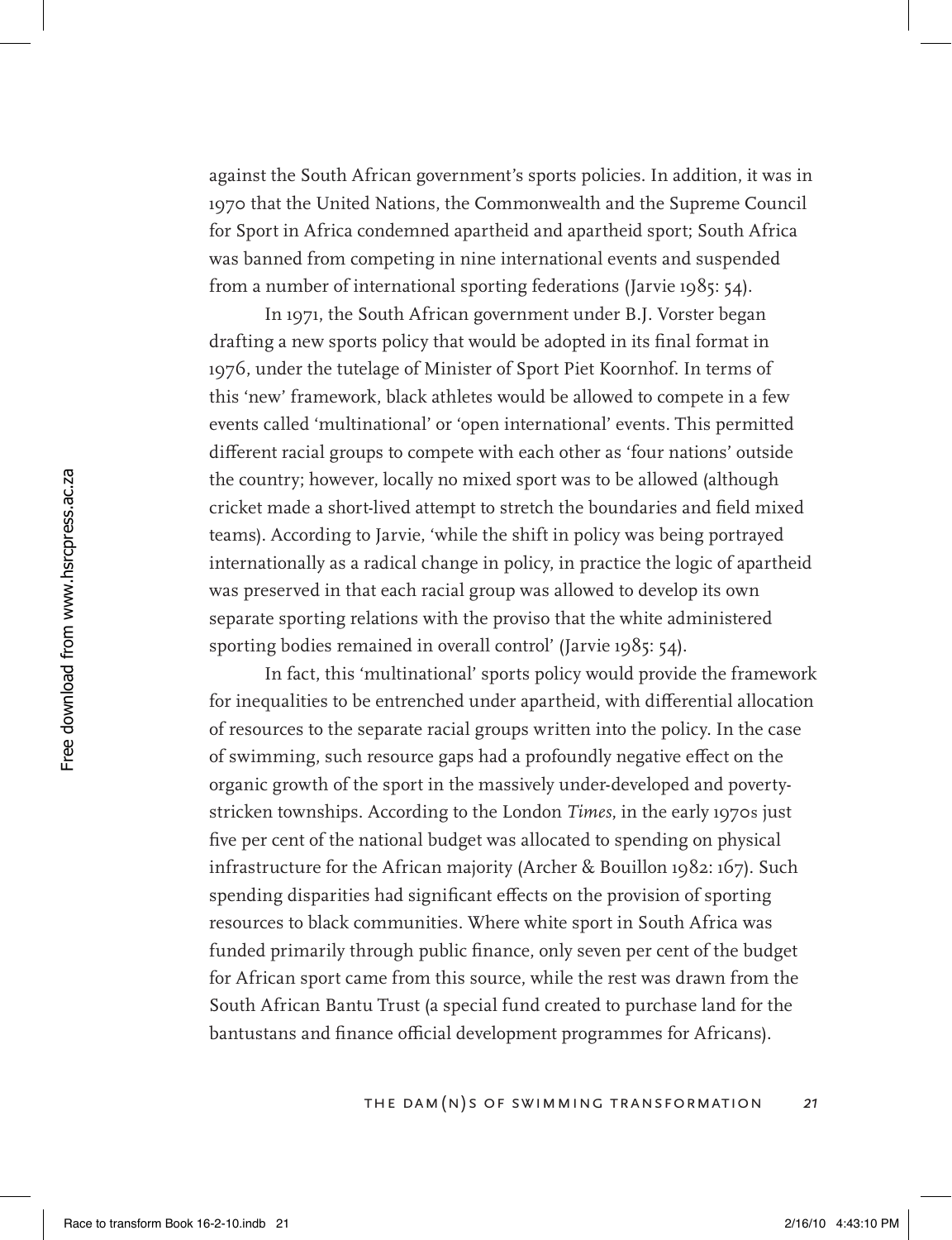Additional money for the construction and upkeep of township facilities was drawn from profits secured through the sale of liquor at township outlets (which fell under the control of the local authorities). The starkness of the resultant inequality is demonstrated by the fact that, in the period 1973–1974, the state spent one hundred times less money on black sport than it did on white sport (Archer & Bouillon 1982: 167).

Whereas white athletes could benefit from the infrastructure and facilities of sports centres and private clubs, this was not the case for their black counterparts, whose communities generally lacked the economic resources to develop equivalent private sector facilities. In addition, Africans in particular were prohibited from owning and managing sport facilities. This meant that, whereas Indian and coloured athletes could enjoy degrees of autonomy where privately owned facilities were available, African athletes were entirely dependent on the white organisations and authorities.

Statistics derived from the *1977 Official Yearbook* demonstrate the massive shortfall in adequate infrastructure for participation in swimming (South Africa 1979). For the black population as a whole, there was a ratio of 1 public pool to every 569 441 people. In such a context it was clearly impossible for swimming to become a mass sport in black communities, let alone one in which black swimmers could excel at competitive levels. By 1977 not a single public Olympic-size pool was open to African swimmers.

Such statistics, however, speak only to shortages at the level of physical infrastructure for the development of swimming. To this should be added the lack of resources for coaching, and poor organisational infrastructure. And if all this was not enough to discourage black swimmers, there were always institutionally reinforced pseudo-scientific reasons offered for why blacks could not swim. Frank Braun, a former president of the South African National Olympic Committee, provided one popular example: '[S]ome sports, the African is not suited for. In swimming, the water closes their pores so they cannot get rid of carbon dioxide and they tire quickly…but they are great boxers and cyclers and runners' (cited in Lapchick 1975: 92). Nonetheless, and in the face of these enormous obstacles, swimming did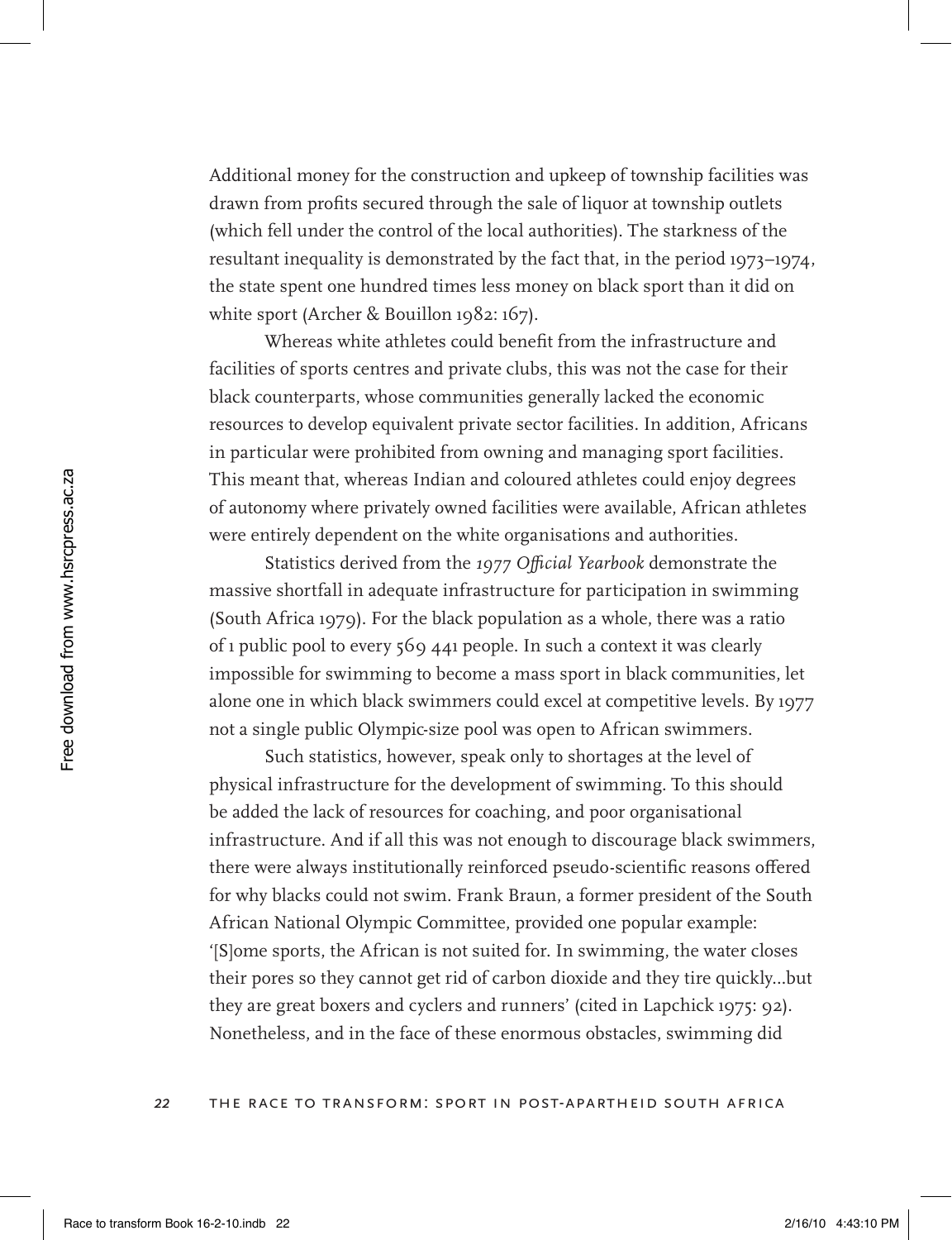develop into a popular sport among black people, one that boasted high levels of organisation and performance.

### Black swimmers begin to organise

#### The formation of SAASwiF

Without any state support or adequate infrastructure, pockets of black swimmers began coming together to form clubs and to test their skills in competition. While these first clubs were, in the main, grouped in Indian and coloured areas, they formed the basis of what would become a non-racial swimming movement. Although competitions had been held as early as the 1930s, it was not until the mid-1960s that the imagination and capacity necessary for the formation of a national non-racial swimming federation culminated in the creation of SAASwiF.

In January 1965, at the Swain household in Wynberg, Cape Town, 13 people representing different provincial swimming organisations came together to discuss the formation of an alternative national controlling body for swimming. The meeting itself was something of a triumph, having taken some 15 months to organise (with Western Cape administrators travelling the length and breadth of the country, transported by 'Dickie' Herbert, an erstwhile swimming administrator; stories of 'Herbert's Transport' became folklore in the black swimming fraternity) (Davey interview). At this first 'national' meeting the Natal Indian Amateur Swimming Association, Griqualand West Amateur Swimming Union, Eastern Cape Amateur Swimming Association and Western Cape Amateur Swimming Association were present. Not surprisingly, the question of race in sport was discussed. Significantly, even in these first meetings 'racism in society in general and sport in particular was rejected with venom that was to be built and given precise direction in the decades that followed'.<sup>3</sup>

A small national swimming meet and two more meetings of the founding group would follow before, in 1966, at the David Landau Community Centre in Asherville, Durban, SAASwiF was formed, and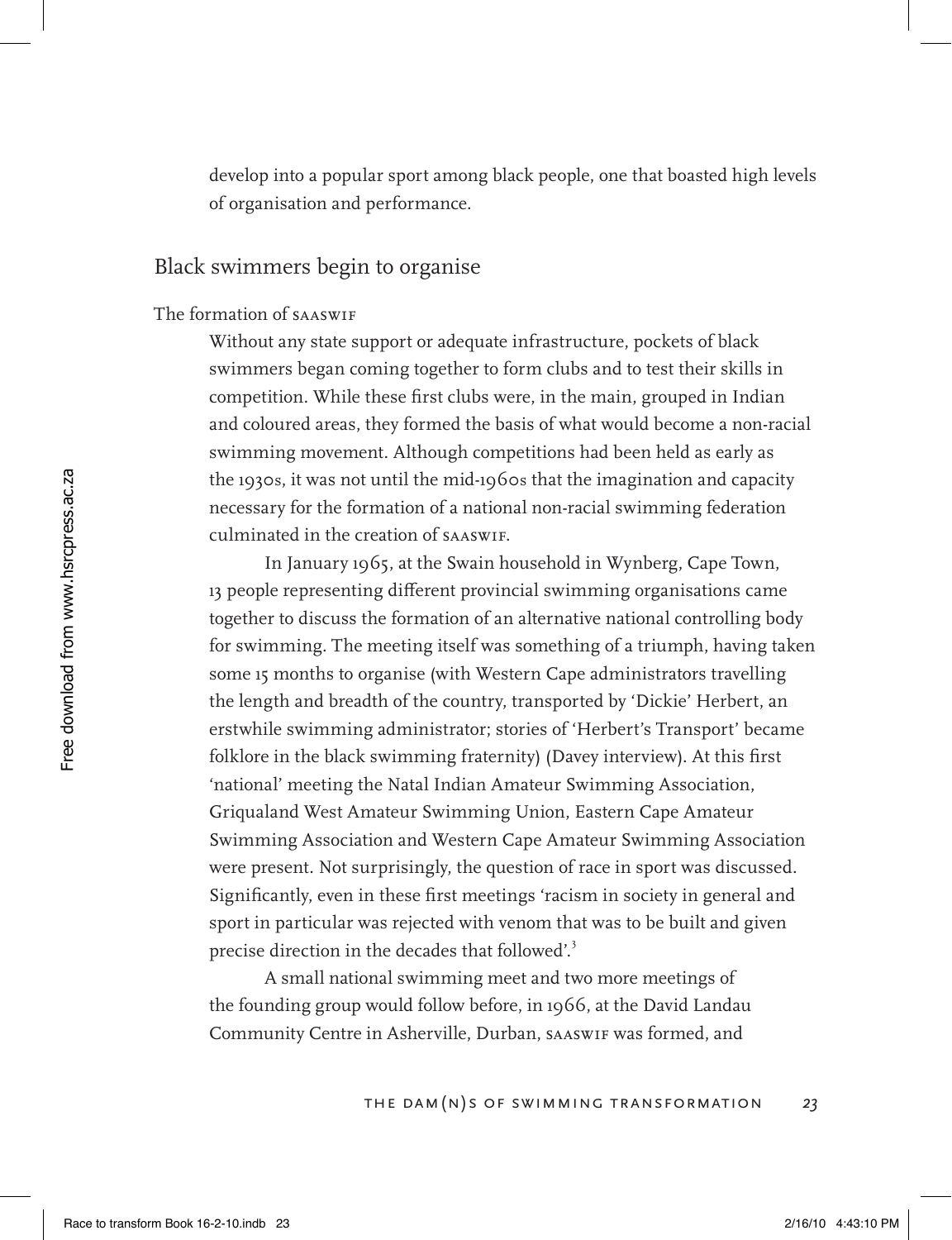W.A. Paulse was elected as the first president of the organisation. This historic meeting was followed by the federation's first 'official' national tournament hosted by the Natal Indian Amateur Swimming Association. In the tournament Natal asserted its strength, winning all but one of the competitions. Notably this tournament also marked the last time the category 'Indian' featured in the name of this provincial association. In 1969 SAASwiF's headquarters shifted from Cape Town to Durban when Morgan Naidoo became president of the organisation.

Under his leadership, SAASwiF would continue to organise national tournaments and coordinate activities among the various provincial affiliates. At the same time SAASwiF was one of the prime movers behind a heightened campaign to ban South Africa from international sport. Most famously, SAASwiF spearheaded the campaign to suspend the South African Amateur Swimming Union (SAASU) – the controlling body for white swimming – from FINA.

In 1973 a delegation from FINA arrived in South Africa to evaluate the state of swimming in the country. SAASwiF met with the delegation and presented a detailed memorandum to its members. The memorandum was something of a triumph, and was the most complete account of the state's systematic exclusion of the black community from participation in swimming.<sup>4</sup>

The report, as well as the excellent campaigning work of people such as Morgan Naidoo and Sam Ramsamy, resulted in FINA suspending the white swimming union at a meeting in Belgrade, Yugoslavia. This happened in spite of the fact that SAASU had been a founding member of FINA. Morgan Naidoo, then president of SAASwiF, was denied a passport to travel to the Yugoslavia meeting and in October 1973 was banned under the Suppression of Communism Act (No. 44 of 1950), clearly a reaction by the state to his pivotal role in isolating 'white' swimming.

In 1976 FINA formally expelled SAASU from international swimming. The expulsion represented a major victory for non-racial swimming under the banner of SAASwiF.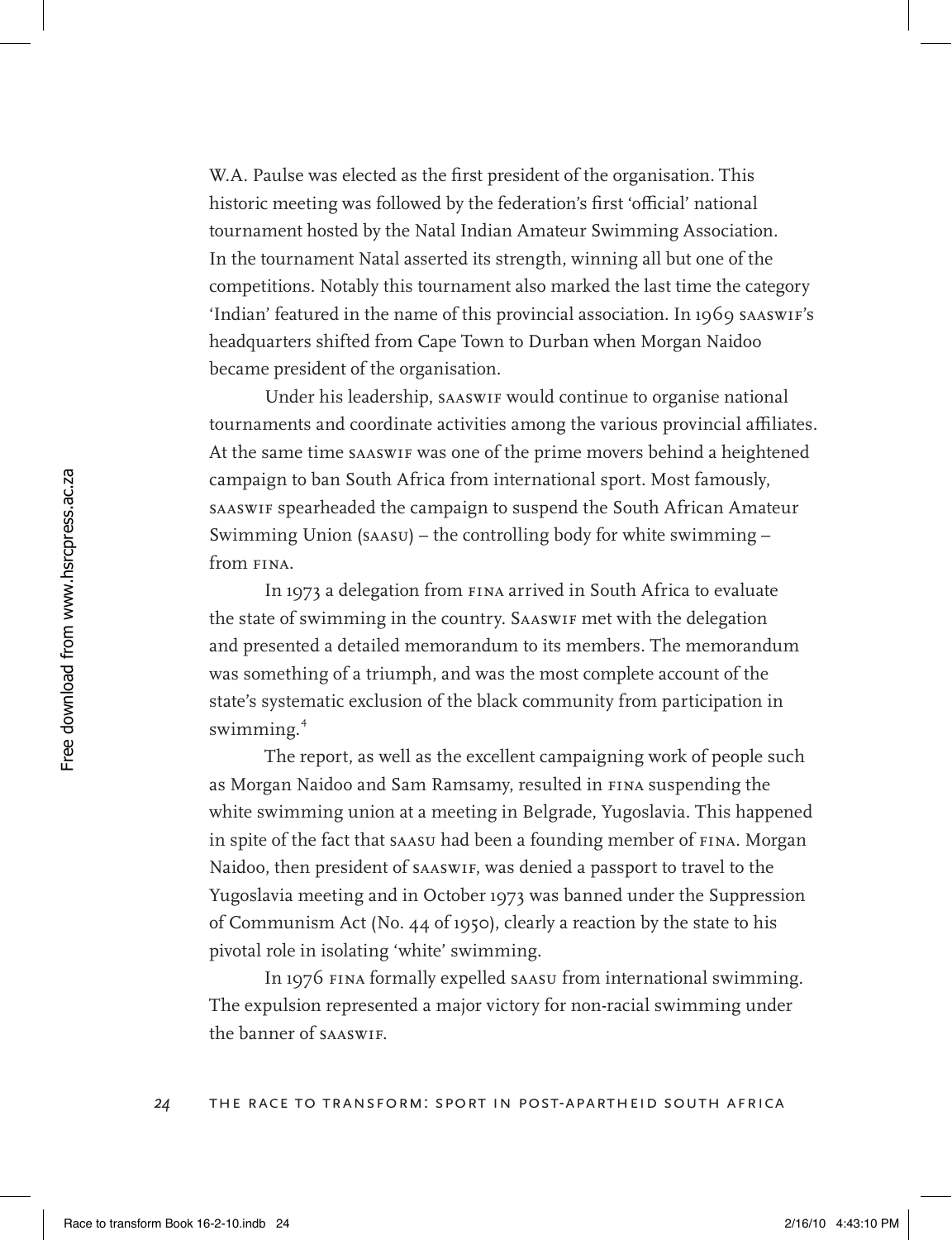However, in spite of SAASwiF's tremendous success, both at the level of its political engagement and in the development of non-racial swimming, it remained predominantly an organisation located in Indian and coloured communities. This is not surprising, as Indian and coloured sport was able to develop with greater levels of autonomy, and Indian and coloured people also benefited from better resources and higher standards of living, compared to African people.

#### The emergence of SANASA

The 1970s saw the emergence of organised African swimming, beginning with the formation of the Western Transvaal Amateur Swimming Association in 1974, later known as the Amateur Swimming Association of Western Transvaal (ASAWT). In the course of 1975 other provincial associations were formed, eventually culminating in the formation of the South African National Amateur Swimming Association (SANASA).

The various affiliates of SANASA had largely grown out of initiatives developed by local municipal administrative 'boards' under white government control. According to Thabo Seotsanyana (the second president of SANASA), their stated intention was 'to organise swimming and later hand over the reins to the community'.<sup>5</sup> Initially the boards were extremely helpful, making transport available to convey swimmers to galas. SAASU, keen to see the emergence of an alternative voice to SAASwiF as the voice of black swimming, supported SANASA with coaching manuals and small amounts of funding to run swimming clinics. As SANASA began to assert its autonomy, however, SAASU attempted to regain control of the organisation. According to Seotsanyana:

...it later became evident that SAASU's financial and material involvement had ulterior motives. After the staging of SANASA's first and second national championships, an attempt was made to 'hijack' SANASA by SAASU. To get out of this situation, SANASA decided to become less dependent on SAASU and began to organise its own fundraising campaigns. When SAASU realised that their relationship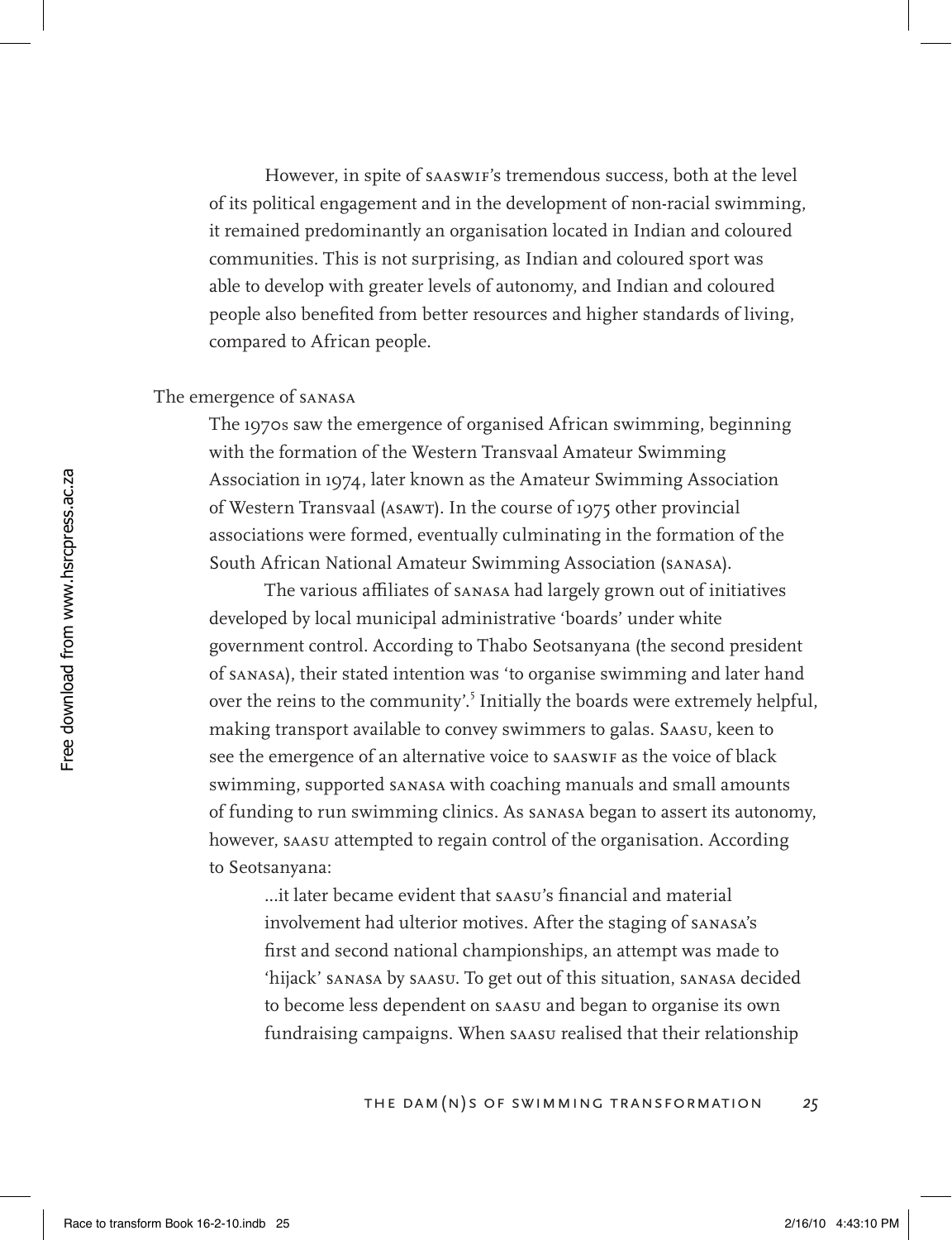with SANASA was turning sour, they tried to co-opt the president of SANASA, in his absence, to the position of honorary vice-president of SAASU. This pathetically patronising attitude was met with anger and bitterness by SANASA. Subsequent meetings between SAASU and SANASA proved fruitless and the two organisations parted company.<sup>6</sup>

Its fallout with SAASU would, however, exact a price. Previously SANASA affiliates had received small amounts of money and support from various municipal boards. These were summarily terminated, and attempts were made, by the West Rand Board in particular, to divide organisers. While the latter attempts were unsuccessful, in other parts of the country administration boards succeeded in destroying the organisation by threatening organisers with dismissal from government jobs if they did not cooperate with the authorities. In Seotsanyana's view, '[s]wimming, as a result, suffered a severe and crippling blow in those areas."

### ASASA: taking swimming into the township

As its relationship with SAASU crumbled, SANASA grew closer to SAASwiF, and in March 1982 the two organisations merged to form the Amateur Swimming Association of South Africa (ASASA). An ASASA publication recalls the event:

Whilst both organisations were firm believers in the credo of non-racial sport, because of the artificial barriers which exist in our society their constituency was in the case of [SAASWIF] predominantly so-called coloured and Indian and [in the case of SANASA], African… The most important reason why the two bodies merged was first and foremost, their unshakable belief in the principle of non-racial sport.<sup>8</sup>

Like its predecessor, SAASwiF, the political character of ASASA was explicit from its inception, and the organisation placed itself firmly within the ranks of the struggle against apartheid. In the 1980s, in regard to sport, this was the terrain of SACOS. Growing out of the political traditions of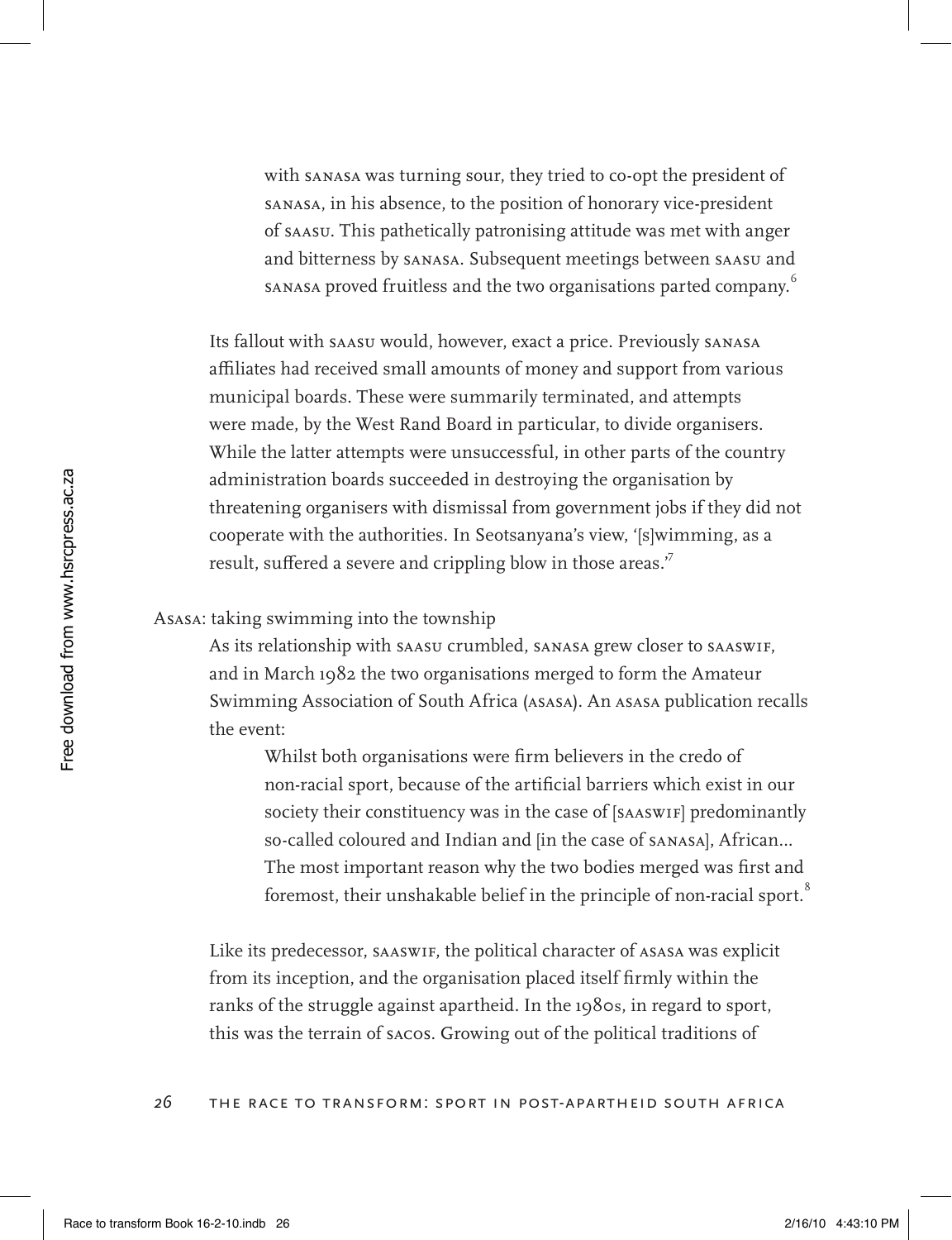SAASwiF and SANASA, ASASA entered the SACOS fold of organisations with a long history of struggle and boasting a highly skilled and competent set of administrators.

But, where SAASwiF's political history was rooted in the sports politics of the late 1960s and early 1970s (SAASwiF being a founding member of SACOS), ASASA was far more a creature of the 1980s. For SAASwiF, the major fronts of the struggle had been the campaign for recognition of black athletes, and white South Africa's exclusion from international sport. In the 1980s, however – with the proliferation of autonomous black organisations antagonistic to the state across all sectors of society – the emphasis shifted to ways of organising sport, guided by the practice of non-racialism. For ASASA this meant 'delivering swimming on a non-racial basis' (Davey interview). And in spite of incredible obstacles, ASASA managed to cover all the major codes of aquatic sport (the umbrella term covering swimming, water polo, diving, synchronised swimming and open-water swimming) with the exception of diving (since virtually no pools available to black swimmers were equipped with diving boards).

According to Mike Davey, a former official of ASASA, their strategy focused on taking the sport into the townships, and despite the political and logistical challenges this presented, the organisation consciously located its national tournaments within townships. This often meant swimming in pools whose sizes were considered obsolete by competitive standards:

We had a national tournament in Orlando West swimming pool [in Soweto] under terrible conditions. It was the first time that something like that happened. We had to supply our own generators so that we could swim at night. We had to supply lanes' ropes and starting blocks. The original lanes' ropes were fixed with meat hooks in a swimming pool. A youngster taking a wrong turn could have impaled himself. But still, we ran for a week and at that time we had so-called coloured and Indian, fair blue-eyed girls, living in the heart of the township…and those children were as happy as anything…the event went off without incident except for the rottenness of the city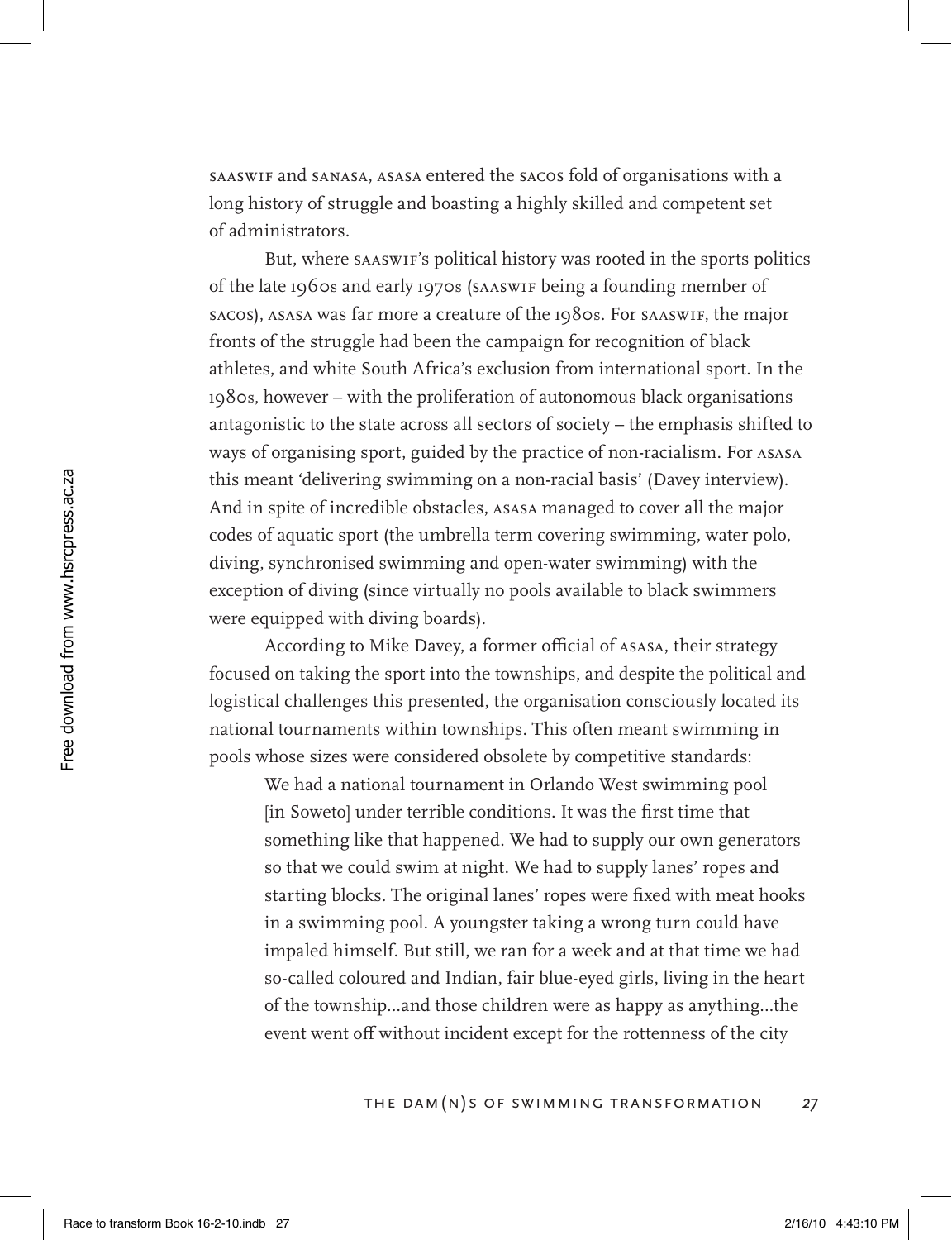council…And in that political climate we were given no airplay or mileage. (Davey interview)

But ASASA's biggest challenge was to present itself outside the pool. As the political landscape of the 1980s began to shift, and a path was cleared towards negotiations and national reconciliation, black swimming was forced to confront the question of unity in sport.

# (Dis)unity in sport

While much has been written about the 'ease' with which reconciliation has happened since the first democratic government was inaugurated in 1994, with a lot of attention being paid to the symbolic gestures made by figures such as Nelson Mandela, little is said of the major differences that existed amongst black sports organisations immediately after 1990 with regard to the process of unity and reconciliation. In the debates arising from these different positions, the prioritisation of reconciliation over redress was questioned by many who saw prioritising redress, as a means to attain equality, as a precondition for unity and reconciliation. Much of the history of the unity process in sport has yet to be written. More importantly, we have yet to understand how these political processes shaped the present competitive contexts and priorities of the different codes of sport. For swimming – where 'full' unity was achieved only in 1999 – it is without question that the current complexion of the sport is directly linked to the fractious process that led to the establishment of a single controlling body.

### SACOS and the contexts of unity

As discussed earlier in this chapter, the formation of SACOS, and the increasingly confrontational character of black organisations, also coincided with the state's quest to control all facets of life. In the decade that followed its establishment, SACOS would grow into a formidable force in South African sports politics, and an important node of the anti-apartheid movement.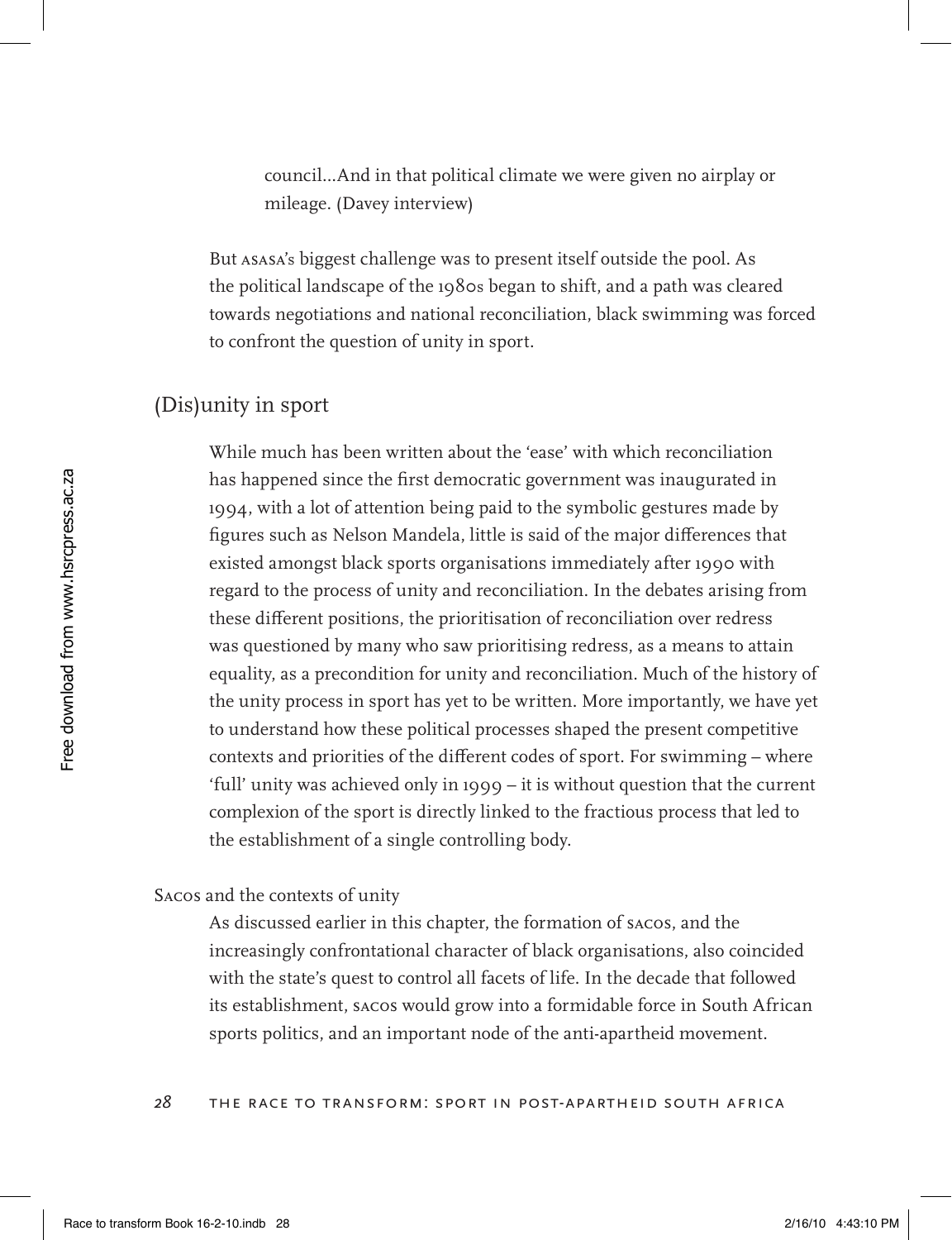However, sacos's relationship to the Congress movement<sup>9</sup> was always ambiguous. Since its inception, the membership of the organisation had been drawn from across the spectrum of black politics in South Africa. But, in the political vision of the Congress movement – which became increasingly hegemonic over the anti-apartheid movement in the course of the 1980s – SACOS remained outside the fold. This perception was reinforced as debates within the organisation over its non-collaborationist stance (expressed, for instance, in the double standards policy that forbade members of any of its affiliates from taking part in sporting events outside its control, and the 'no normal sport in an abnormal society' position, which involved a general refusal to engage with the 'organs of apartheid' – which for SACOS included white sport) began increasingly to reflect the divisions between the different political traditions within the broad liberation movement. Such SACOS positions sat uncomfortably with many from the Congress tradition and, as a result, increasingly came to be viewed as too far to the left. But, as Jace Naidoo, the president of swimsa, notes, the organisation was anything but uniform and nurtured a strong culture of debate:

I know that there were those accusations [of ultra-leftism]. But, I think if you sat in some of those SACOS meetings, there was debate on the widest political level, and I don't think any other political structures in the country were operating on that level of democratic debate…While there might have been those accusations, I think SACOS was one of the few structures that allowed for political debate… (Naidoo interview 1)

However, in the late 1980s the Congress movement also began its push to unite the anti-apartheid movement under the 'Harare Declaration' and to formulate its programme to bring about a negotiated end to apartheid.<sup>10</sup> Guided by the 'radical' rhetoric of the 'National Democratic Revolution' (NDR), this programme prioritised asserting the hegemony of the Mass Democratic Movement (MDM) (made up of ostensibly independent structures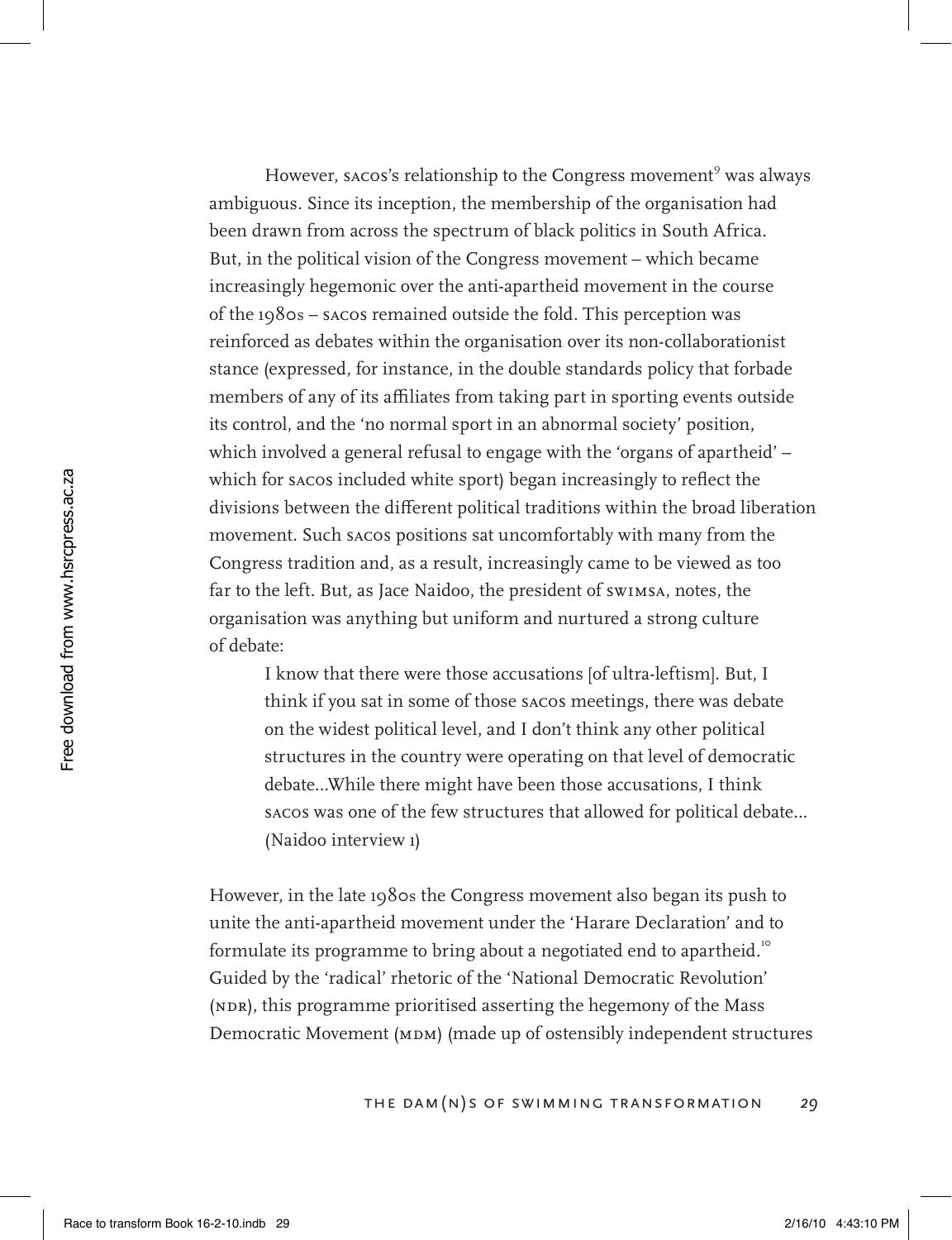steeped in Congress tradition) over all aspects of civil society, including the organisation of sport. With respect to the latter, this meant providing political leadership for, and control over, a process that would lead to the unification of the governing bodies of black and white sport. SACOS's steadfast commitment to the principle of 'no normal sport in an abnormal society' would prove a difficult obstacle to overcome, and presented a defiant challenge to the Congress agenda of negotiation with existing white organisations on all fronts.

In 1988, the National Sports Congress (NSC) was launched as the sports arm of the Congress movement. While the language of the NSC did not initially set it in competition with SACOS, a clear line had been drawn and the deep differences between the two organisations would soon become apparent. Initial engagements between them crumbled under the weight of strategic differences – specifically the respective organisations' approach to unity with white sport – and a split loomed. As Gideon Sam, a past president of SwimSA, explains, for cadres inside SACOS a choice had to be made:

There was this feeling that if I am NSC it's because the NSC aligned itself to the ANC and that SACOS aligned itself more with Black Consciousness. So, it became a question of ideology, and there was a split along those lines. (Sam interview)

As the lines were being drawn, ASASA declared its allegiance to SACOS. As Jace Naidoo explains, 'ASASA was a strong SACOS affiliate. It was very clear – we were a SACOS affiliate and we would have nothing to do with the NSC' (Naidoo interview 1). But as these debates raged between SACOS and the NSC, ASASA was experiencing other problems which, although not directly linked to the question of unity, would come to dramatically reconfigure this terrain. Historically, SAASWIF coaches and administrators had worked on a purely voluntary basis. However, as the sport grew more popular in the late 1970s, a few coaches had begun charging fees. This contradicted the amateur status of the organisation and the sport generally, both nationally and internationally, and eventually led to the breakaway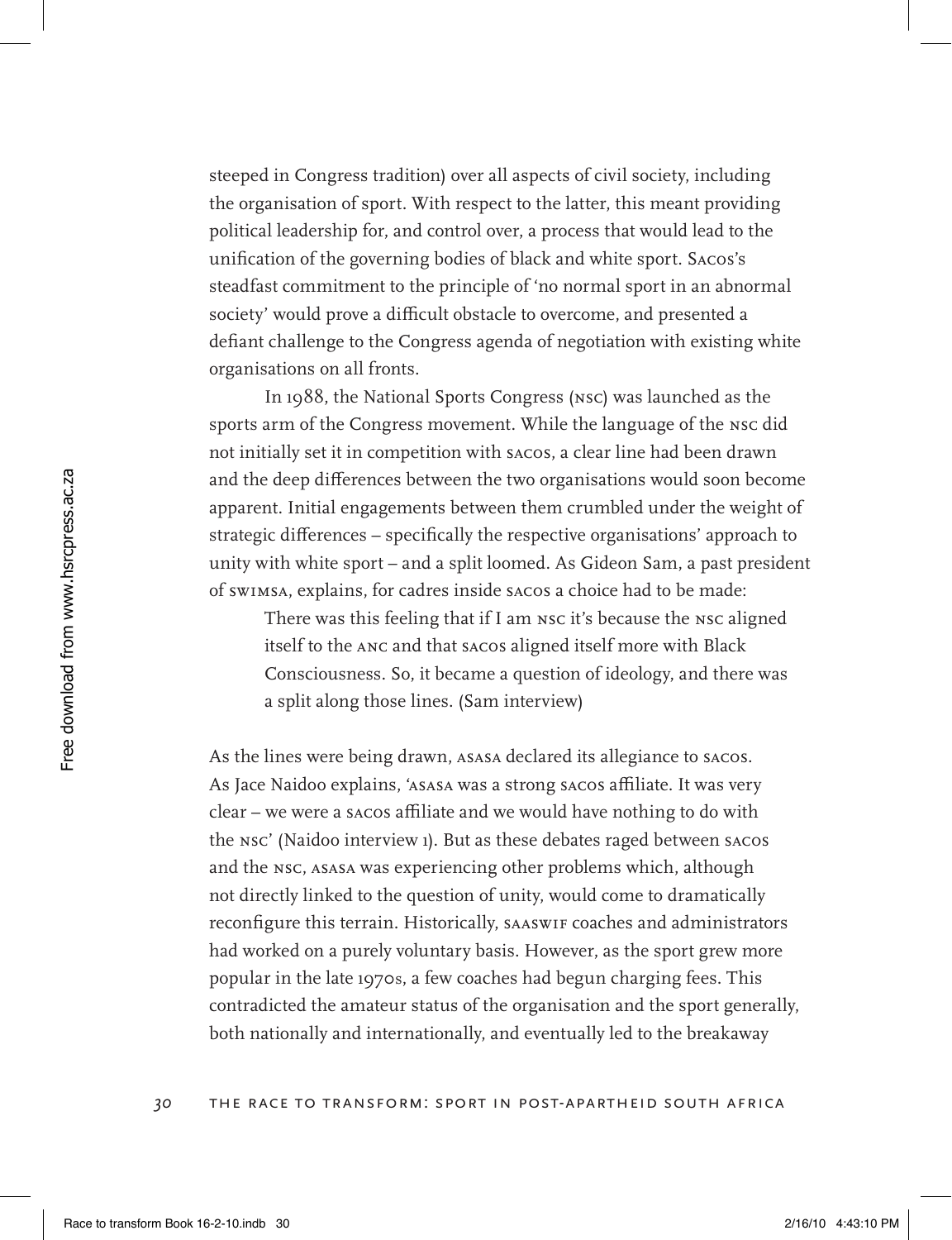of two clubs after the 'professional' coaches were refused entry onto the pool deck at the National Championships in Cape Town. They formed a new body called the South African Amateur Swimming Board of Control, under the leadership of Eddie Meth and Easlyn Fredericks. The organisation subsequently disbanded and rejoined the folds of non-racial swimming after the formation of ASASA.

However the rapidly changing political environment in the late 1980s was to cause another split.

At ASASA's 1991 national tournament, athletes were asked to read a pledge supporting SACOS and the principles for which it stood. This resulted in a split in the organisation:

…this issue was about the political one in terms of SACOS – the acknowledgement of SACOS, acknowledgement of the struggle in terms of issues about racism. [The group led by] Easlyn Fredericks was fairly actively involved in the Labour Party and actively campaigning for them.<sup>11</sup> I remember the first breakdown came when each team had to pledge allegiance to SACOS. And they refused to do that. And they pulled out a club in Cape Town, East London (later), and a club in Johannesburg. (Naidoo interview 1)

### Unification: round one

The split in ASASA would prove convenient for the NSC. While it was clear that ASASA was unlikely to change its approach to unity, the breakaway group now presented the NSC with a possible ally in swimming. Shortly after the split, the South African Amateur Swimming Congress (SAASCO) was formed and almost immediately entered into unity talks with the white SAASU. ASASA had at that stage already initiated talks with SAASU; this was a tactical move in response to the growing power of the NSC. The NSC began taking a keen interest in the process. Although SAASCO had the benefit of competent and experienced swimming administrators like Eddie Meth and Easlyn Fredericks, the new organisation lacked the type of organisational culture and political experience that could have prepared them for the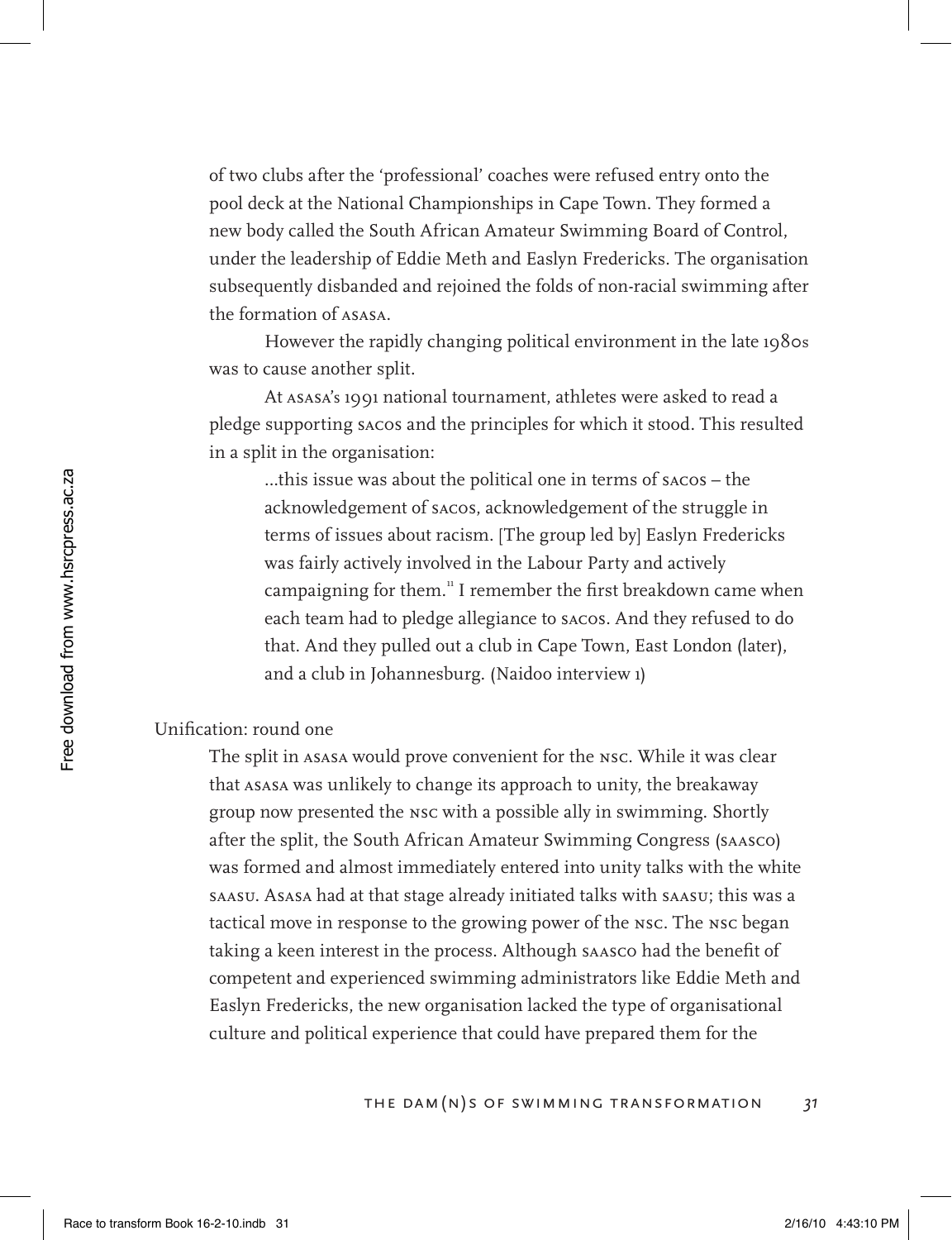task ahead. The NSC, whose deep investment in the success of the process would not allow them to see talks fail, 'deployed' Gideon Sam – a seasoned sports administrator – to lead the SAASCO delegation until Sam Ramsamy returned to country.

As Gideon Sam explains, the new organisation had something of an ad hoc character; its energies were directed at the task of forging ahead with the NSC agenda for unity:

[When] we sat in an NSC meeting, we would look around and we would say 'who can we send into that federation?'…We were actually asking people to go to various federations – okay, Mackerdhuj was there in cricket, Patel was there in rugby – so all the other little ones, like swimming, we would ask among ourselves, who knows how to tackle these whiteys in swimming…And then, they'd say 'Ja, Gideon, you come from Somerset West, you can swim, you go… and meet the people'…There was a splinter group from Durban with Eddie Meth, there was a splinter group from Cape Town, someone from Kimberley, and then we had a Border faction. We didn't have anything in Gauteng. So those splinter groups formed a congress. (Sam interview)

As negotiations unfolded, ASASA insisted that SAASCO with their four clubs could not be considered a representative organisation. The talks deadlocked. However, SAASU and SAASCO continued with talks and formed a new organisation.

By the time Sam Ramsamy returned to South Africa talks were already under way, and he immediately took over from Gideon Sam as the chief negotiator for SAASCO. In terms of the unity agreement there would be a fifty–fifty split of the executive, and after two years an open election would be held. The resultant body that was formed was the South Africa Amateur Swimming Association (SAASA). Sam Ramsamy was the first president, and Issy Kramer (a former National Party representative in government) and Gideon Sam shared the vice-presidency.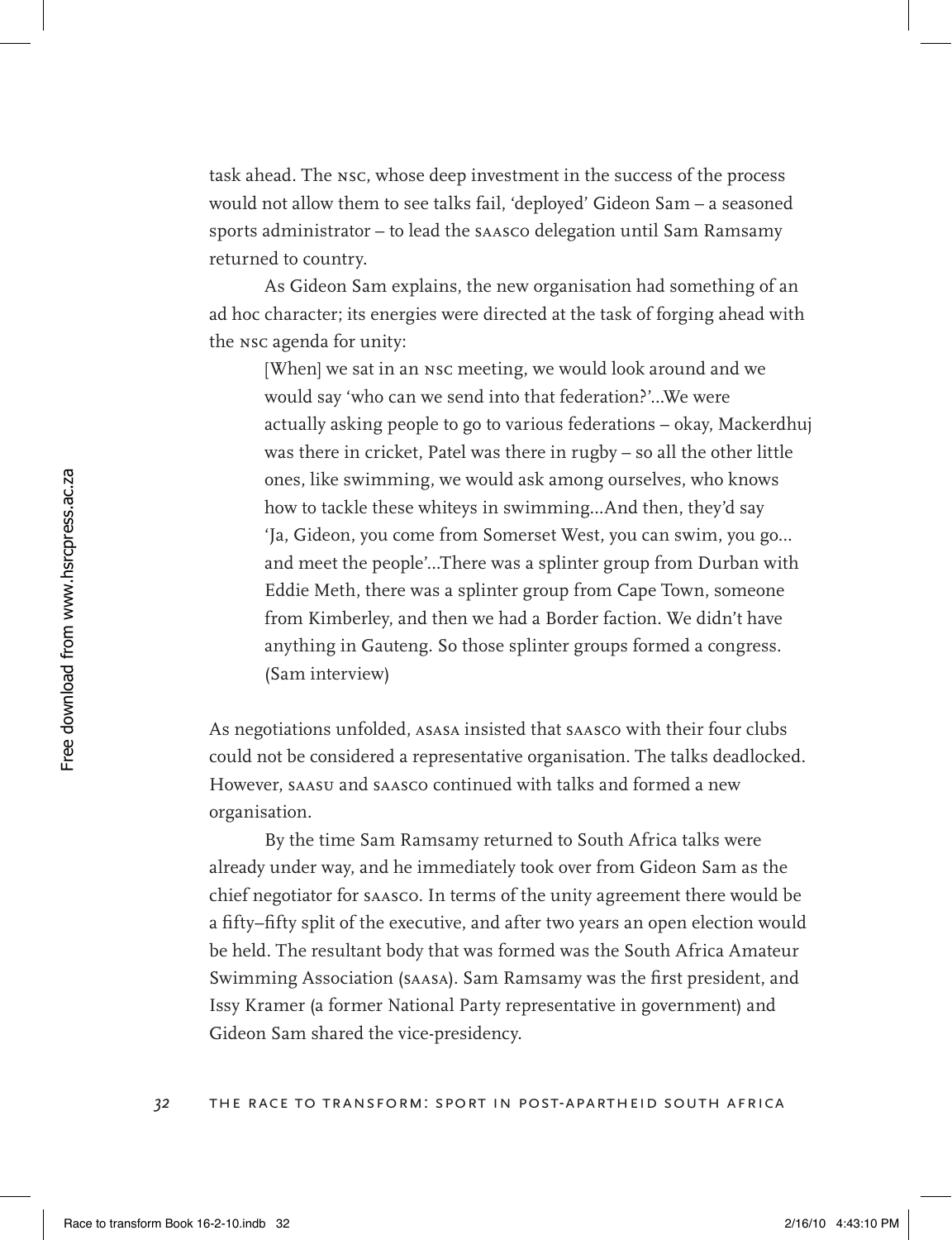### FINA and the second round of unification

Through the first round of the unity process, ASASA stuck firmly to the SACOS position on unity. Numerically ASASA had the upper hand. While the new body had significantly greater resources, ASASA organised the vast majority of black swimmers. Because of this, ASASA believed that without their participation, there would always be a question mark over the process and over the new body's claim to being representative of black swimming in South Africa. In this they were wrong.

In 1992, the question of which organisation could claim the status of being the official controlling body for swimming was put firmly on the table when SAASA applied to join FINA. While ASASA was allowed to put its case to the international body, it had under-estimated the influence of Sam Ramsamy in the international arena. For years Ramsamy had been the accepted representative of swimming at all international meetings, with ASASA's own voice in these forums often mediated by him. Not surprisingly then, FINA went with the new unified body:

I think also the reality was that we didn't realise the extent of Sam's influence…the moment we came up against Sam we lost the battle because when Mike Davey went to the FINA meeting to address them, they only gave him a few minutes…that decision was made a long time ago, and the way those international federations work, an outsider is not going to come in and change their minds. It wasn't how good the case was. The organisational structure, not so much in terms of swimming organisations, but Sam, and his interaction at a political level and his influence in terms of the African swimming structures where he was completely influential, meant there was no way we were going to win that fight. We were painted as people who were anti-ANC. And so that fight was lost. (Naidoo interview 1)

While FINA acknowledged ASASA's historical role in the struggle, recognition was given to the new body as the official representative of South African swimming.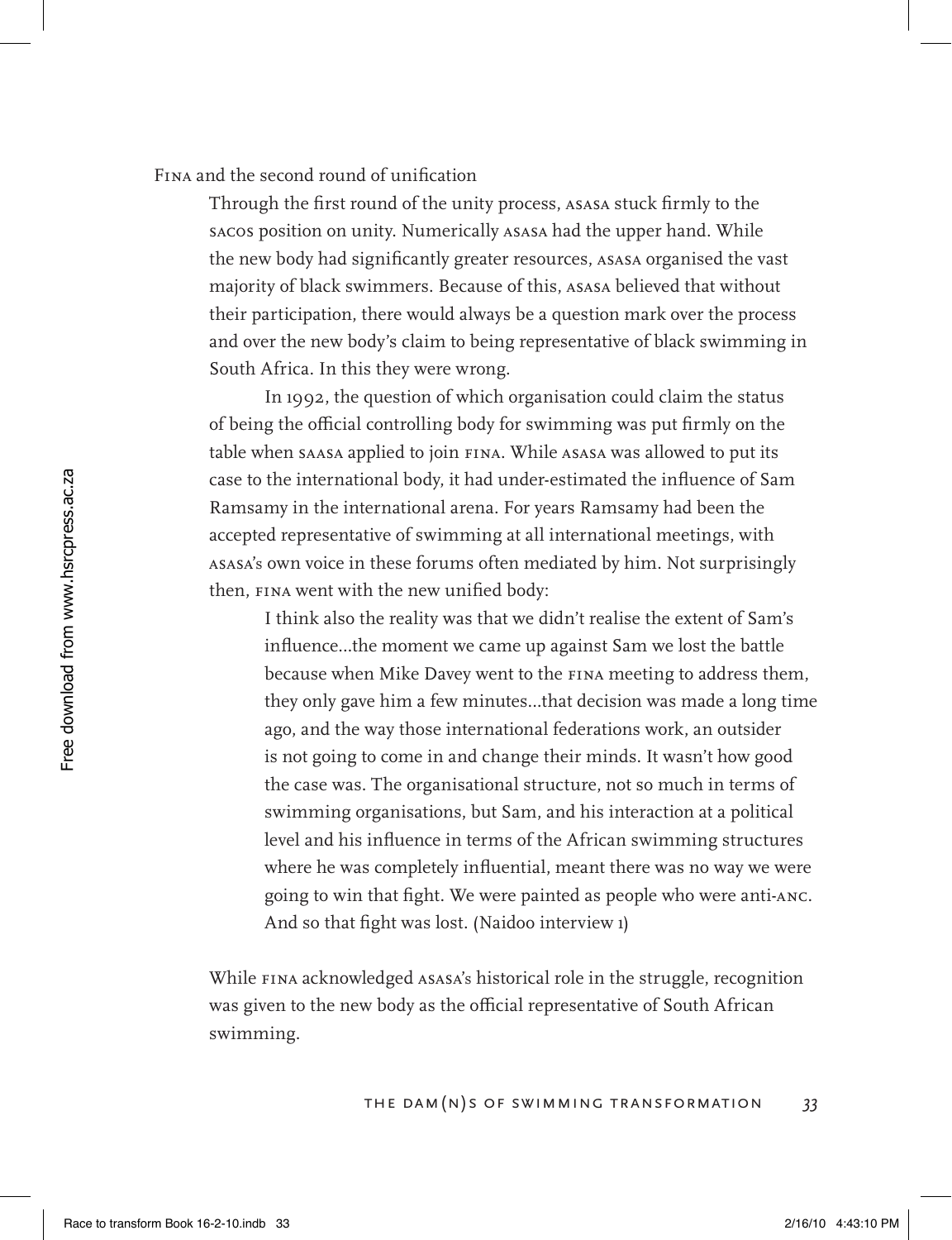However, beyond the influence of Ramsamy, this decision was also in part a consequence of the international community's firm support for South Africa's 'unfolding miracle'. Internally as well, the language of non-participation was coming to seem increasingly out of step with national developments. After the FINA decision, ASASA was forced to reconsider its approach to the new organisation. However, emboldened by the international body's decision, the terms of a merger offered by the new 'unified' body, SAASA, were nothing like those of the previous process. ASASA was offered just three seats on the executive, with an open election following in less than a year. ASASA, which boasted a few thousand swimmers and a modest bank balance, declined the offer. Over the next seven years the organisation remained outside the official 'unified' structure and continued to host its own national tournaments.

#### Unity, finally

If ASASA showed every sign of good health at the outset of the unification process, by 1999 it was in deep trouble:

We were on our last legs. Because by then children on the other side were going overseas…they had the financial muscle while we were haemorrhaging. We still managed to have national tournaments worthy of the name in 1999 but were in bad shape. (Naidoo interview 1)

Cash-strapped and unable to offer its swimmers anything other than localised competition, something needed to change for ASASA. Ironically, the final phase of unification was catalysed by the success of an ASASA swimmer who was given the opportunity to travel to Australia to train and compete. However, this proved complicated because ASASA was not a member of FINA and the new body objected to the swimmer's participation in Australia. As a result, ASASA approached the South African government for assistance. Although the government informed ASASA that it could not interfere in the affairs of an individual sporting authority, it also put pressure on the FINArecognised SAASA to resolve this matter.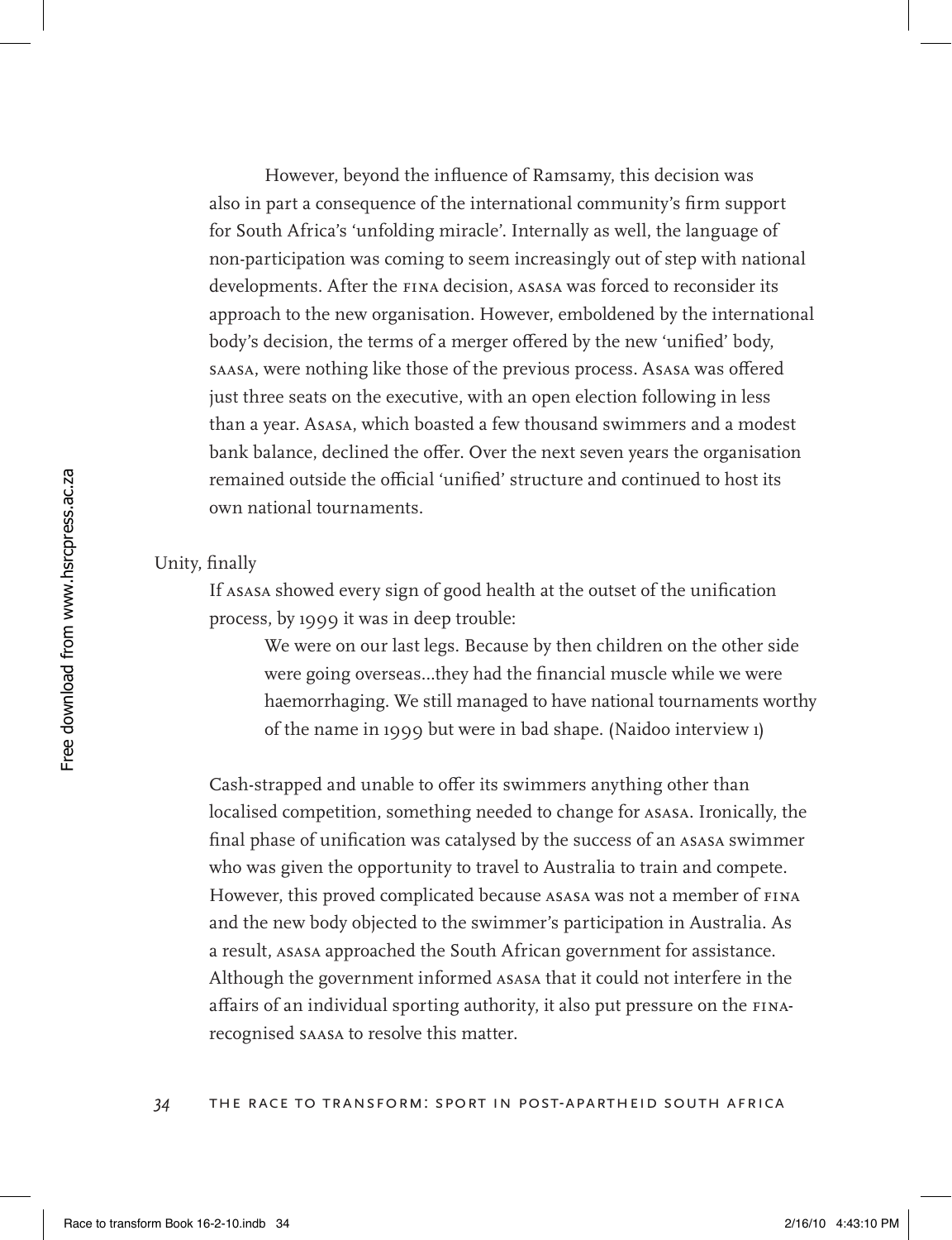In 1999, SAASA changed its name to Swimming South Africa (SwimSA). ASASA had entered discussions with SwimSA hoping for nothing more than a programme for the development of black swimming in the country. However, Gideon Sam, who was the president of SwimSA at the time, agreed to begin formal talks with ASASA. This created an opening for discussions on cooperation between the two organisations and ultimately for unification. The terms of the merger also proved to be far less disadvantageous this time around. While this could have been seen as a magnanimous gesture on the part of the internationally recognised structure, the latter was also searching for mechanisms to achieve its 'transformation agenda' and stood to benefit from a merger. It had not been able to produce any new black administrators, technical officials or coaches of note, and the numbers of such persons that had entered the organisation at the time of unification were small. ASASA presented SwimSA with a substantial number of established, technically competent administrators and coaches who were well versed in sports politics and who, theoretically, could advance the agenda for change within an organisation that was predominately white. And so, in 1999, ASASA finally merged with SwimSA.

# The transformation of aquatic sport

### Two 'transformations'

It has been posited that the characterisation of South Africa as a country with two economies (Mbeki 2003; see also Chapter 1 of this volume), necessitating two separate and parallel strategies for transformation, has, rather than allowing for redress, democracy, reconciliation and cooperative governance to facilitate the progressive erosion of inequality, instead made it possible for inequality to persist, and in fact to remain entrenched in society. This finds an echo in the state of swimming in South Africa today, with a separation between transformation efforts aimed at developing a pool of 'elite athletes' to represent South Africa ('non-racially') in international events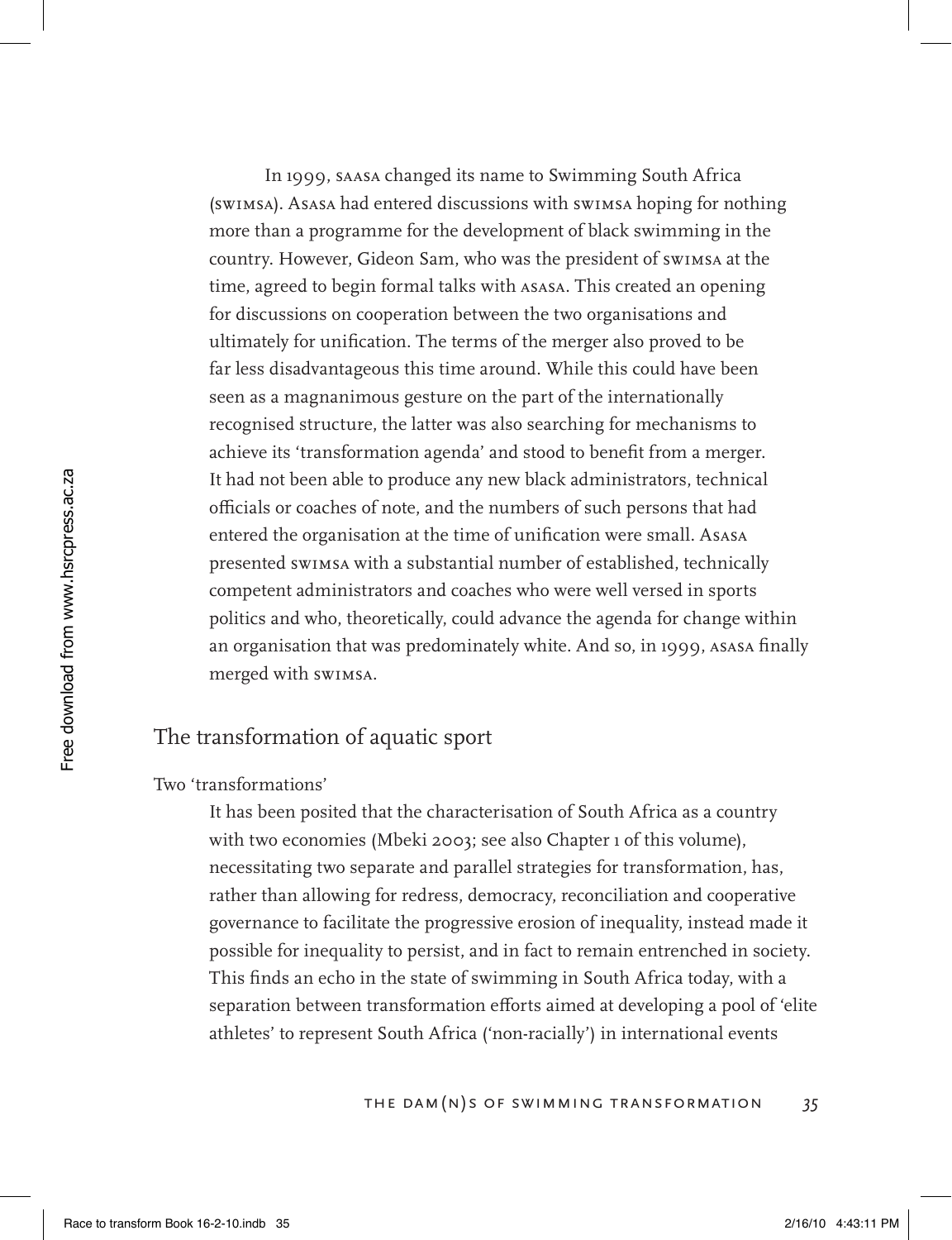(Transformation 2 – reformative), and those efforts aimed at developing mass participation in swimming (Transformation 1 – transformative).

Transformation 2 has most often been evident in the state's need to make all institutions of society, including civil society formations such as sports federations, reflect the country's racial demographics. This has resulted in many institutions and individuals approaching transformation purely as a matter of replacing white faces in structures with black faces, or ensuring the presence of a token number of black swimmers in teams. In the words of Jace Naidoo:

[M]ost federations have seen transformation almost exclusively as a 'numbers' or 'quotas' issue. To a large extent this has been driven by the state's philosophy of transformation – society and organs of civil society, such as sports federations, being reflective of the country's demographics. This race-based philosophy has contributed to the need to define racial groupings in sport, and has served to entrench ideologies of race, rather than moving toward a philosophy of non-racial and mass-based sport. (Naidoo interview 1)

Proponents of Transformation 1 have argued that the state could have played a much more useful role by prioritising redress in its approach to transformation, i.e. understanding transformation as the need to correct the imbalances created by apartheid through proactively dedicating resources to increasing access for the previously disadvantaged to swimming. With such an understanding, increasing the majority of people's access to the resources, facilities and institutions necessary to realise their full potential as swimmers would become the focus. In sport, this would have meant placing a substantial emphasis on ensuring mass participation in sport at all levels, from the urban townships through to the rural farmlands and marginalised areas, as opposed to the constant emphasis on ensuring adequate numbers of African participants in national teams. According to Jace Naidoo:

[P]rogrammes aimed at mass participation in sport, if initiated at the turn of democracy in South Africa, would have ensured that South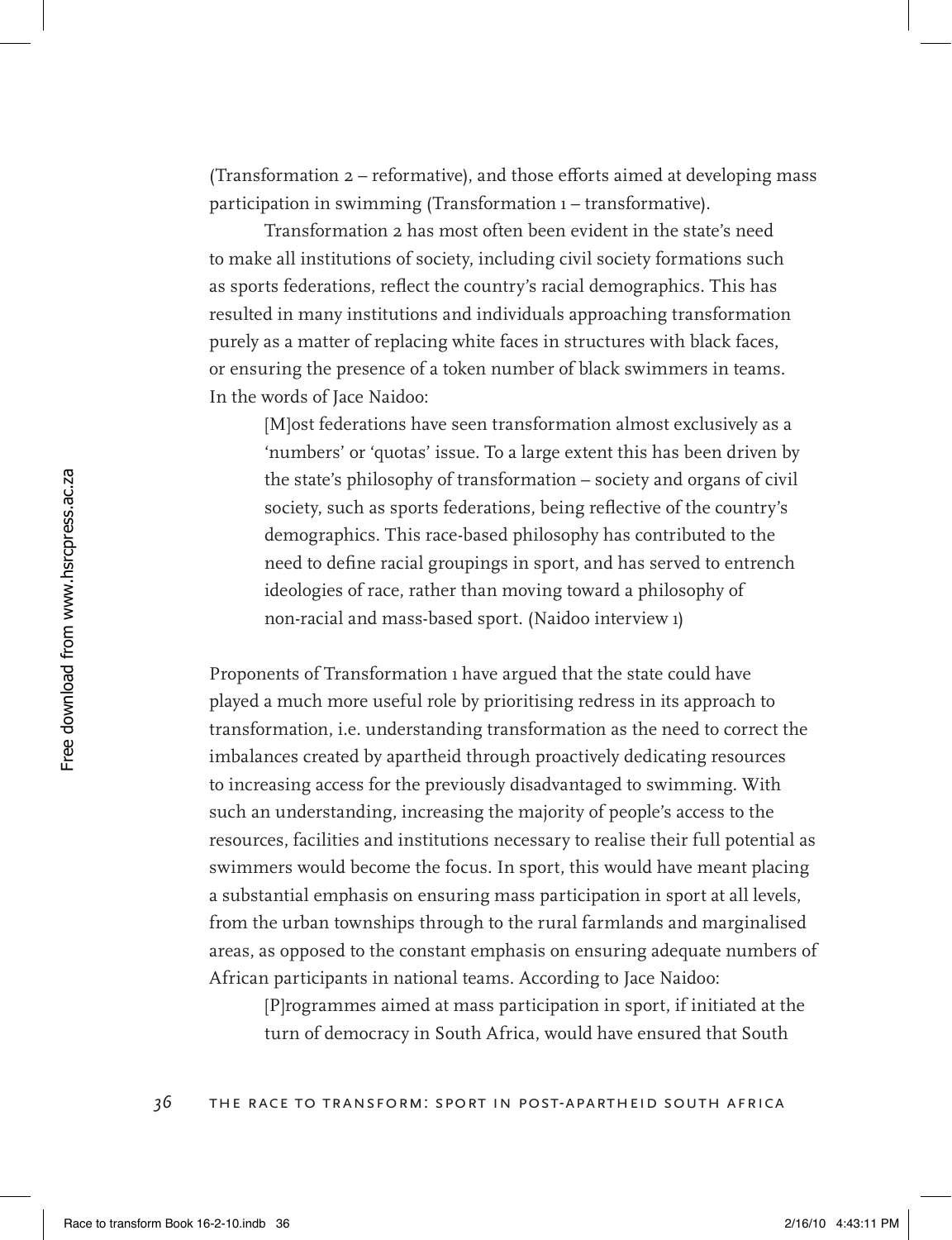African sport, 12–14 years down the road of sporting unification, would have been reflective of the demographics of South Africa – more so than the current racial interpretation of demographics. South African sport at all levels would have seen representation by the rural poor, the unemployed township youth, participants from working class communities – all of whom had been historically denied access, and currently have few opportunities for accessing either recreational or competitive sport. (Naidoo interview 1)

Instead of taking this approach to transformation, the prioritisation by the state of an approach of 'two transformations', within a socio-economic situation that has remained largely unchanged for the poor, black majority since the end of apartheid, has meant that the realisation of true potential is still limited to those few South Africans who continue to enjoy inherited apartheid privileges or who have been able to gain access to the necessary resources through their participation in the first economy, i.e. white and black middle class South Africans.

Transformation 2, while limited in this sense, has however also entailed important struggles to change the racial composition of various sporting federations, where successful engagement has resulted in the changing of conservative (generally white) leadership at national and provincial levels. This process has, though, had little or no effect at the level of clubs which, through their historical access to resources (being based in middle and upper-middle class communities), continue to play a dominant yet conservative role in sports transformation. With a prioritisation of Transformation 1, such struggles would not have reaped benefits only for an elite few.

SwimSA's current transformation programme attempts to bring together these two approaches. However, tensions run through this strategy. Pressure to speedily produce black international stars sits uneasily alongside a project that seeks to build mass participation in swimming at all levels, in all communities.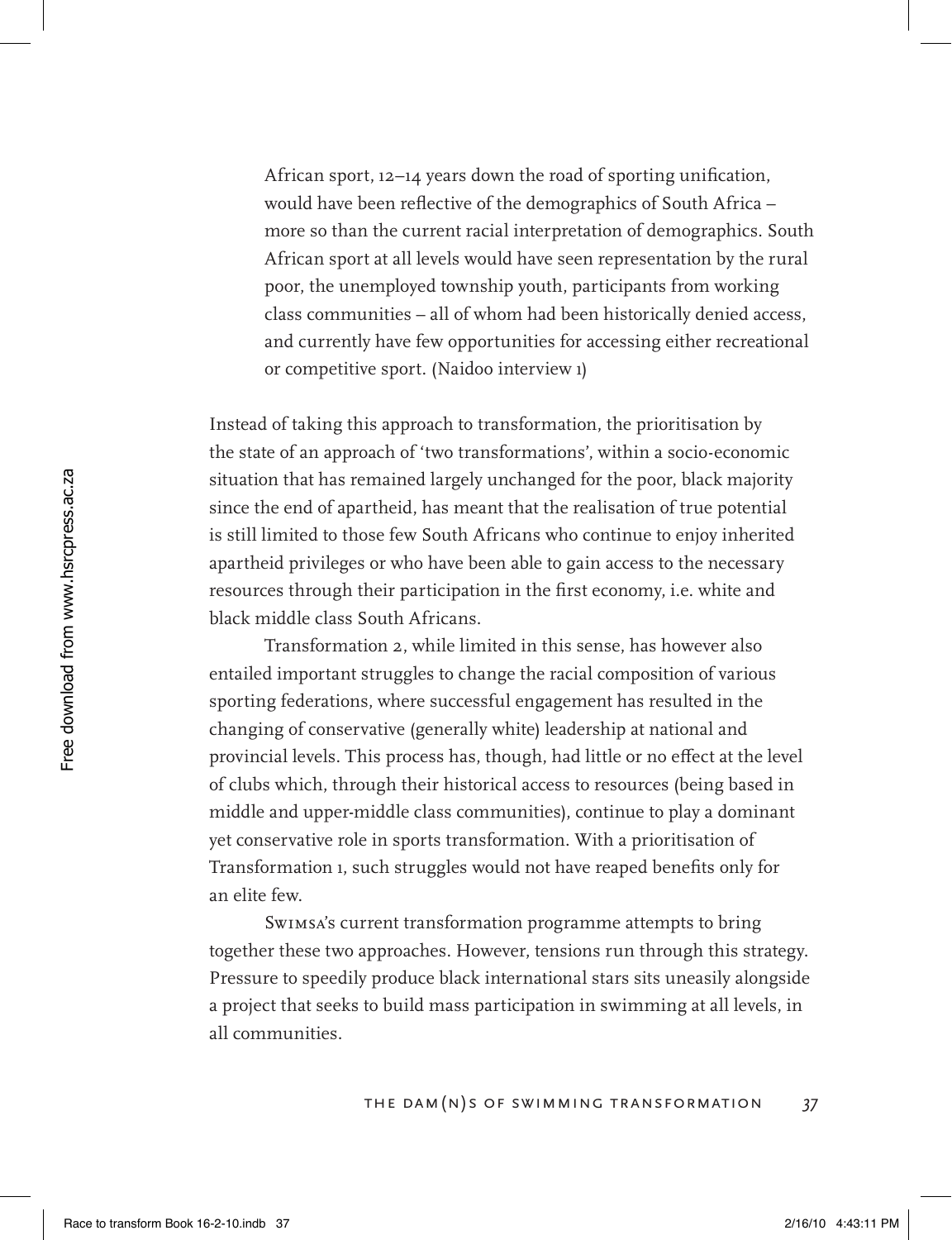### The state of transformation in aquatic sport today

First-time travellers flying in to any major South African city often remark on the little blue swimming pool shapes that dot the green gardens of the suburbs, as well as on the dry and barren squatter camps that either sprawl next to these suburbs or climb up the nearby hillsides and dump sites. They are a telling reminder of apartheid's legacy – entrenched inequalities that confront even the best attempts at transformation.

The state of aquatic sport in South Africa today reflects this legacy, with white and middle class people continuing to enjoy representative advantage at both competitive and recreational levels over black and working class people. This has been the result of the consistent development of strong white aquatic sporting organisations since the turn of the last century. The unification process that started at the beginning of the 1990s was also characterised by an adoption of the existing infrastructure of the dominant partners in the process, i.e. white organisations.

In time, too, the unified structures assumed the organisational culture and practices of these organisations. Instead of allowing for a new organisational culture to emerge from the merger process, it was assumed that the culture of the dominant partners was best suited to the new context. In the main, this culture was characterised by 'the rapid development of the individual and the creation of a super-elite, ultra-competitive grouping of athletes with the ability to bring international glory' (Naidoo interview 1). The type of organisation celebrated by this culture was one in which leadership, decision-making and responsibility were highly centralised, and membership was elitist. This kind of organisation is not conducive to the building of mass participation, through the implementation of transparent processes which engender accountability, democracy and collective responsibility and leadership. In this context the development of a massbased recreational aquatic sporting organisation remained the vision of the minority. According to Jace Naidoo, the bringing together of such different cultures in one organisation resulted in: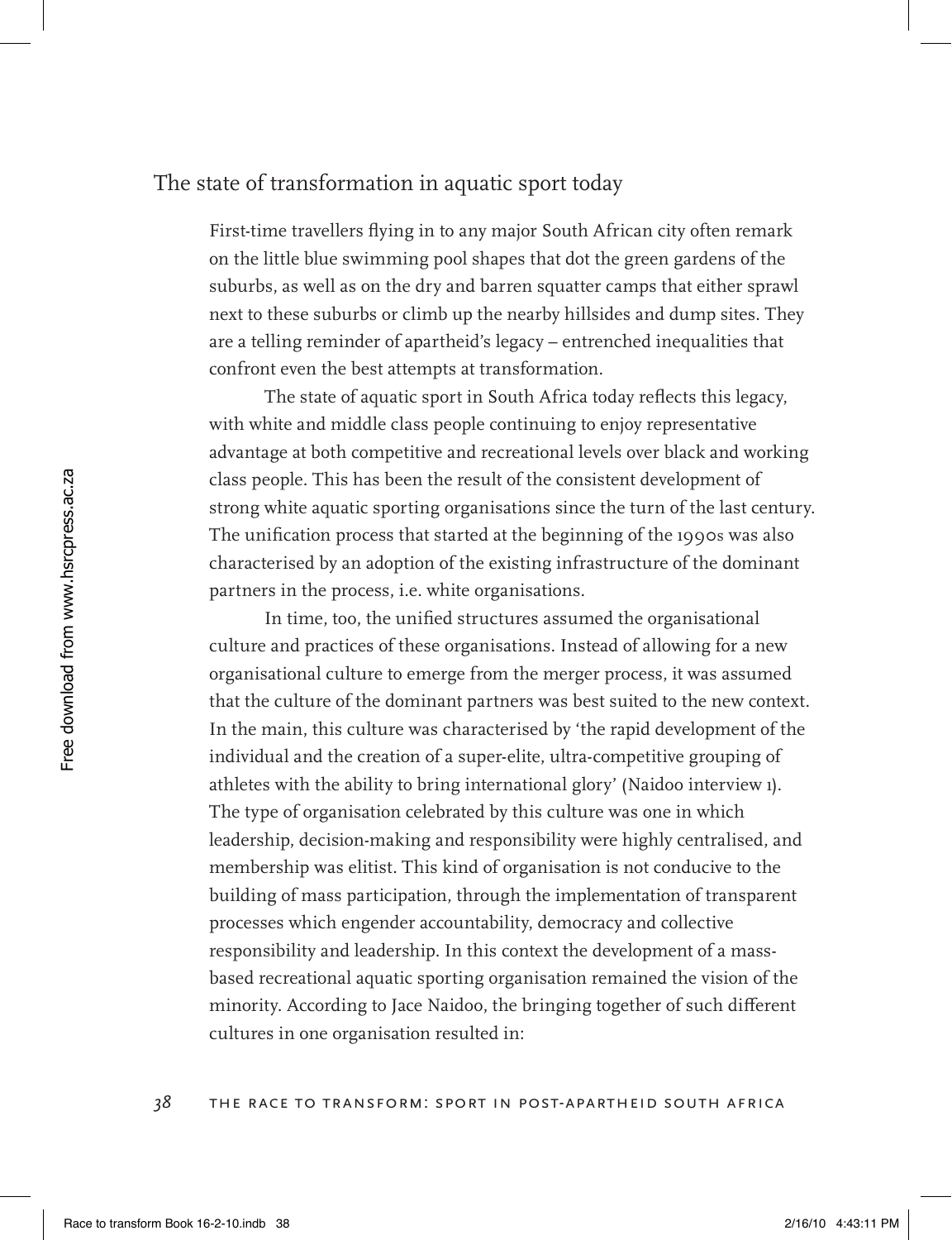...the inability to either transform the organisation or properly institute grassroots development programmes in disadvantaged communities. An organisation committed to mass-based aquatic recreational activities requires structures within the organisation which can cater for this need. In the short term, a centrally driven structure may prove essential to direct the organisation to the goal of mass participation. However, in the medium to long term, an organisational structure which is transparent, democratic and accountable to its smallest unit, i.e. clubs and their membership, is crucial. All attempts must be made to resist the temptation to create more bureaucratic structures (often under the guise of better management) that result in greater alienation of the basic units of the organisation. While democracy cannot be legislated, it must be encouraged to remain a dynamic activity within aquatic sport in the country. (Naidoo interview 1)

While the current state of aquatic sport in South Africa has made it difficult to redress apartheid's legacy, and in many senses organised swimming remains bound by the limitations of the political and economic transition, SwimSA's commitment to 'the numbers game' seems to be paying off, at a competitive level. According to Jace Naidoo, 'The profile of our entry level national competition (level 1) has been completely transformed, with only a small number of historically advantaged competitors or team officials' (Naidoo interview 1). A slow but discernible increase in the percentage of black participants has been noted at the higher levels of national competition, through to the national team. But this transformation at a competitive level is not mirrored at either a team management or technical official level. In recent years, in an effort to increase participation and strengthen clubs, the national federation has decided that the lower levels of national competition should be club-based, rather than provincial meets. This has resulted in a reversal of the 'demographic profile' seen previously at level 1. But this strategy reveals the reality that it is going to take many years for even the narrow goal of making elite teams racially representative to be achieved.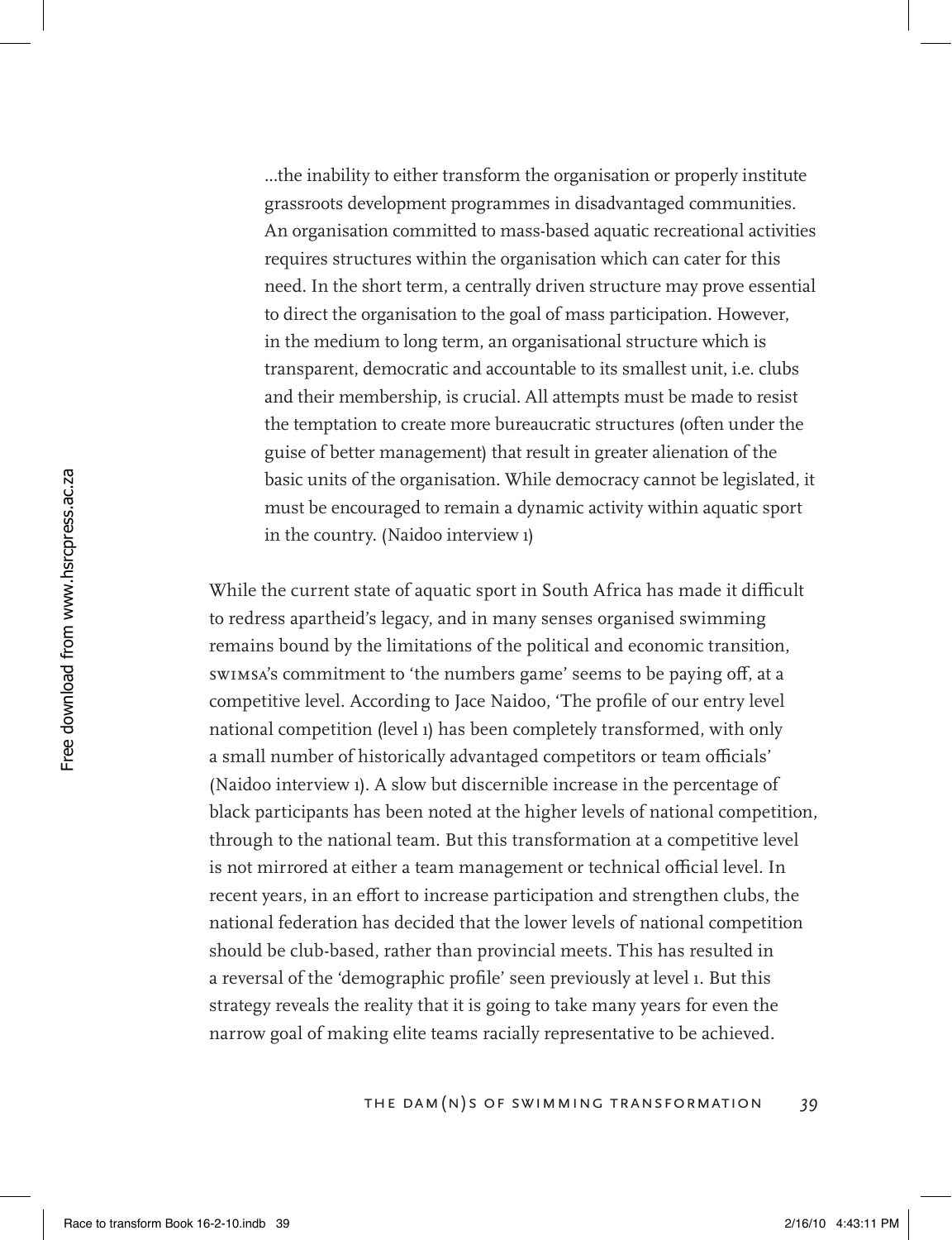It is clearly evident that the big winners since the early 1990s have been white swimmers. The lifting of the international boycott has given them the opportunity to garner international accolades, and access to well-endowed us universities. Unlike cricket with its Makhaya Ntinis, and rugby with its Bryan Habanas, swimming has not produced its postapartheid standard-bearer. But the officials presently managing the national organisation seem determined to change the status quo and, as the latter part of this chapter will show, there is an emergent set of proposals with the potential to make for a productive race-redress programme.

However, any understanding of the processes of change needs to factor in the particular nature of the sport of swimming.

# Obstacles to the transformation of aquatic sport

The expense involved in becoming a swimmer is often a prohibitive factor in the lives of potential black competitors. Because of the resources necessary to participate in swimming (either recreationally or competitively), the transformation of participation in elite swimming competitions has remained restricted largely to whites and the emerging black middle class. At present, it is only those young people with access to these resources, i.e. attending private or semi-private schools, who are able to enter the arena of elite competitive swimming, as they generally have access to in-house experienced coaches, and high-standard swimming facilities.

The state has played a significant role in this regard, encouraging efforts and resources to be directed towards the development of individual stars, particularly through its 'knee-jerk' responses following the apparently poor performance of athletes at the Sydney Olympics in 2000, and their marginal improvement at the Athens games in 2004. Here an increased emphasis began to be placed on the production of elite athletes at a national level, particularly athletes of colour. The lack of success at the Beijing Olympics in 2008 only served to heighten to fever pitch the clamour for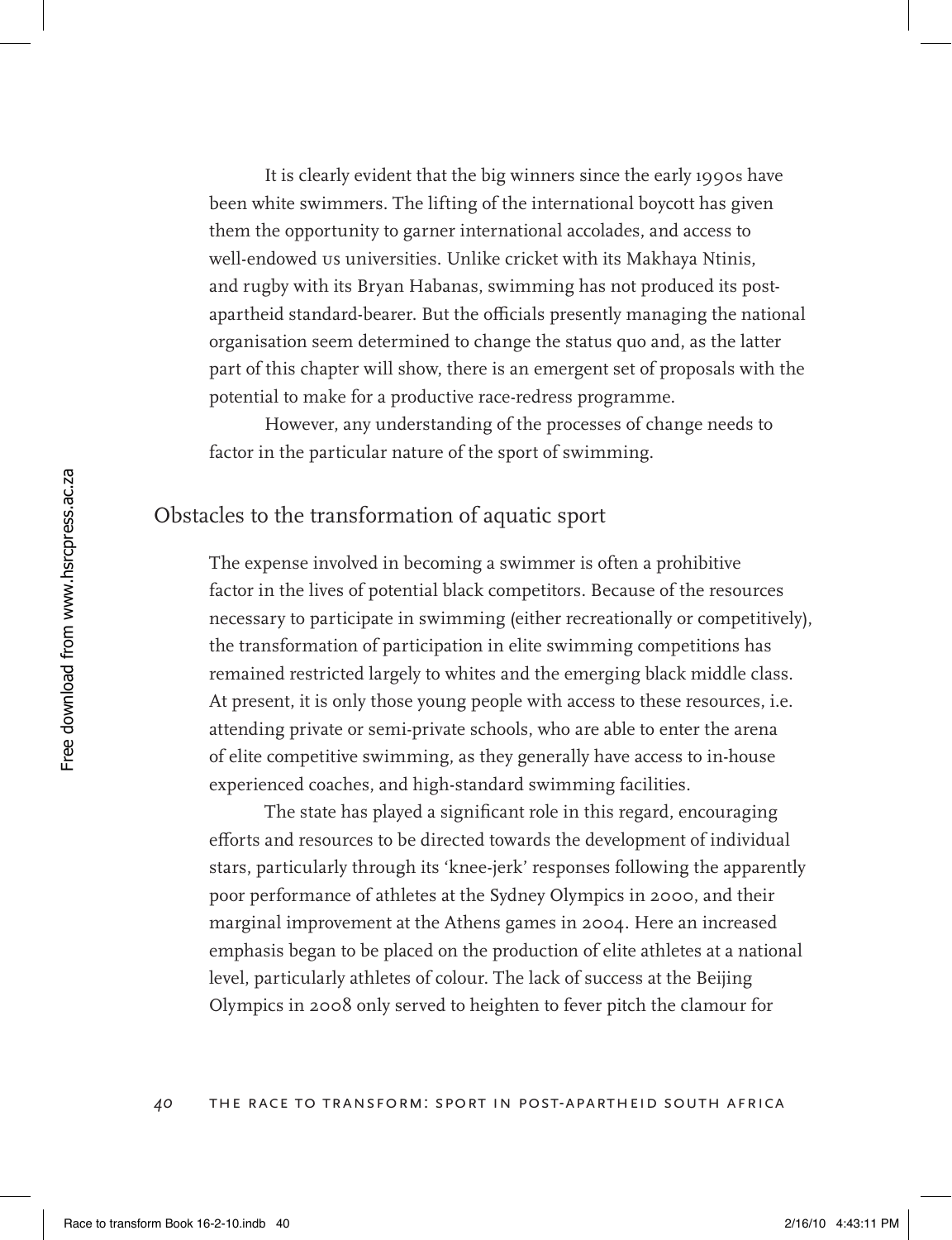more resources to be thrown into the production of elite athletes. The linking of federation funding to the success of these programmes has resulted in federations in a range of sports shifting their focus from investment in massbased sport to the development of elite black athletes.<sup>12</sup>

Rather than focusing on the long-term development of mass sport, with the natural rising to the elite levels of those with potential, the state wanted 'quick fixes' to institutionalised problems. The state failed to recognise that countries such as Cuba and Kenya, with sports investment several orders of magnitude lower than South Africa, were generating medal winners, or that countries such as Australia and the United States were making investments per individual medal won beyond any imaginable budget among South African federations. (Naidoo interview 1)

Promotion of competitive aquatic sport is also dependent on increasing the numbers of youngsters entering the sport at an early age, i.e. six to seven years. This entry is facilitated either by parents enrolling children in clubs or through the involvement of schools. While former Model C and existing private or semi-private schools have the resources to promote the sport – and in many instances actually have major clubs based at the school pools – schools in townships do not have swimming pools or educators with the requisite skills to promote the sport using community resources. To a large extent, the development of swimming in historically disadvantaged schools over the last 10 years has been the responsibility of the national swimming federation. However, the United Schools Sports Association of South Africa (USSASA) has tended to focus on the organisation of events, drawing together schools that already have swimming programmes. USSASA has therefore had limited involvement with the development of the sport in schools that were traditionally outside the domain of organised aquatic sport, with the result that transformation has not included those who were most marginalised and excluded from the sport under apartheid.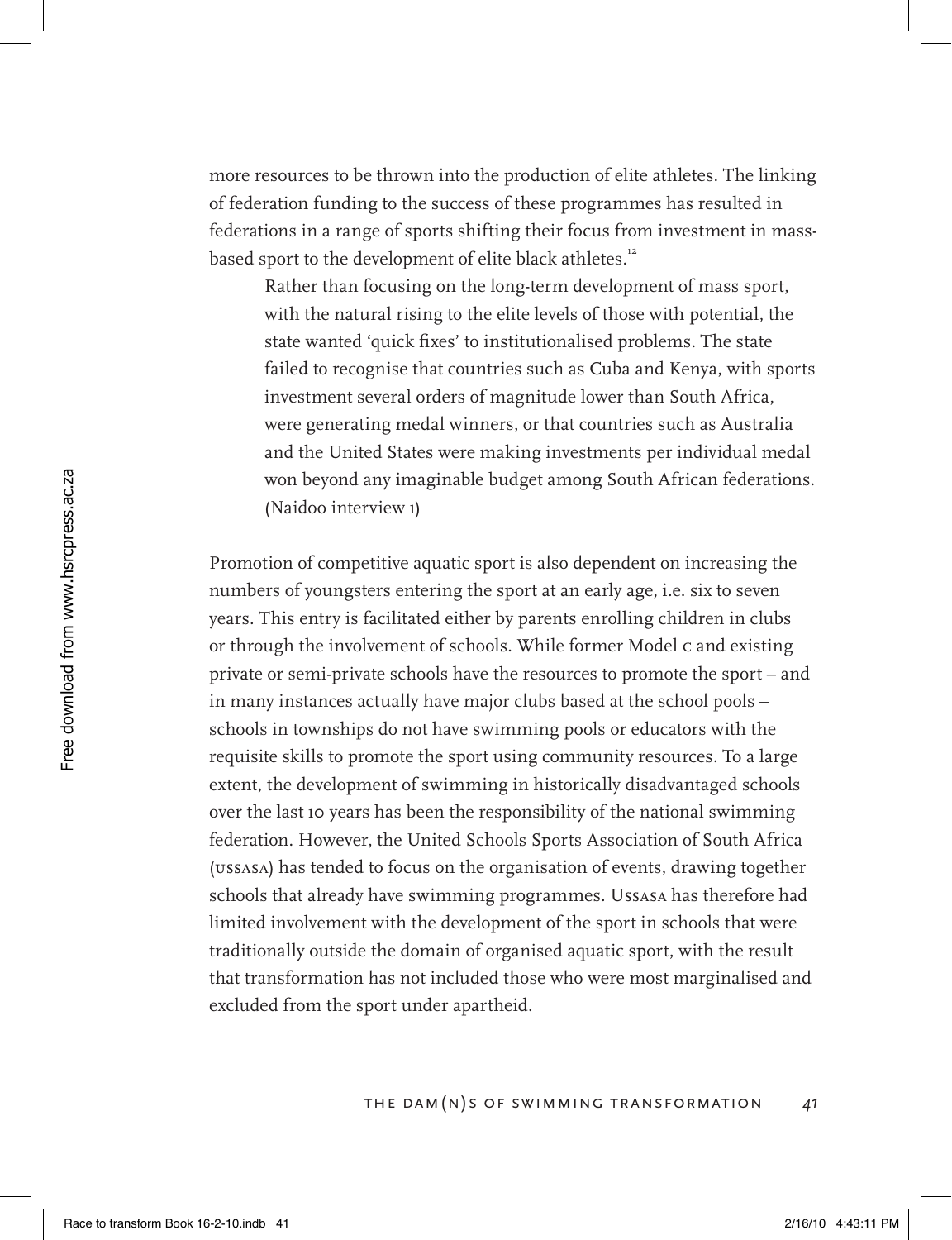The organisational factors impeding transformation are several. The human resource demands for transformation are substantial, particularly if the focus is on increasing mass participation. Large numbers of swimming teachers are needed to promote the sport at all levels. Although SwimSA has trained several hundred such teachers, it has very little control over where these teachers practise their skills – generally in communities that can provide some remuneration for their services. Thus such teachers are rarely active in poor townships or at schools where they will receive no income. Apart from swimming teachers, other human resource needs relate to the voluntary activities associated with organised swimming, such as technical officiating, administration and management positions at club, provincial and national levels. While SwimSA has conducted training for all of these categories of volunteers, the competitive demands of the sport are tremendous, with activities taking place on most weekends, particularly in the summer months, in competition venues located at a distance from the poorer communities. For unemployed volunteers from the townships, this represents a substantial financial investment – which is not sustainable either by the individuals themselves or by the organisation. Thus, these activities are undertaken by the better resourced members within the swimming fraternity – those with vehicles, time and professional expertise. And these, more often than not, happen to be white.

Facilities and related issues also pose a major threat to transformation. Since 2000 many municipalities throughout the country have made major investments in the upgrading of existing or the building of new aquatic facilities – many up to competitive standards – in communities in need. However, these initiatives have not been backed up by community participation through the establishment of clubs. While swimsa has often tried to provide as supportive an environment as possible, working class communities have lacked the necessary resources to establish clubs. In many cases, the promotion of use of the facilities and of aquatic activities has come to rely on the pool supervisor or the lifeguard, which has obvious limitations: 'A single individual providing a limited amount of time to developing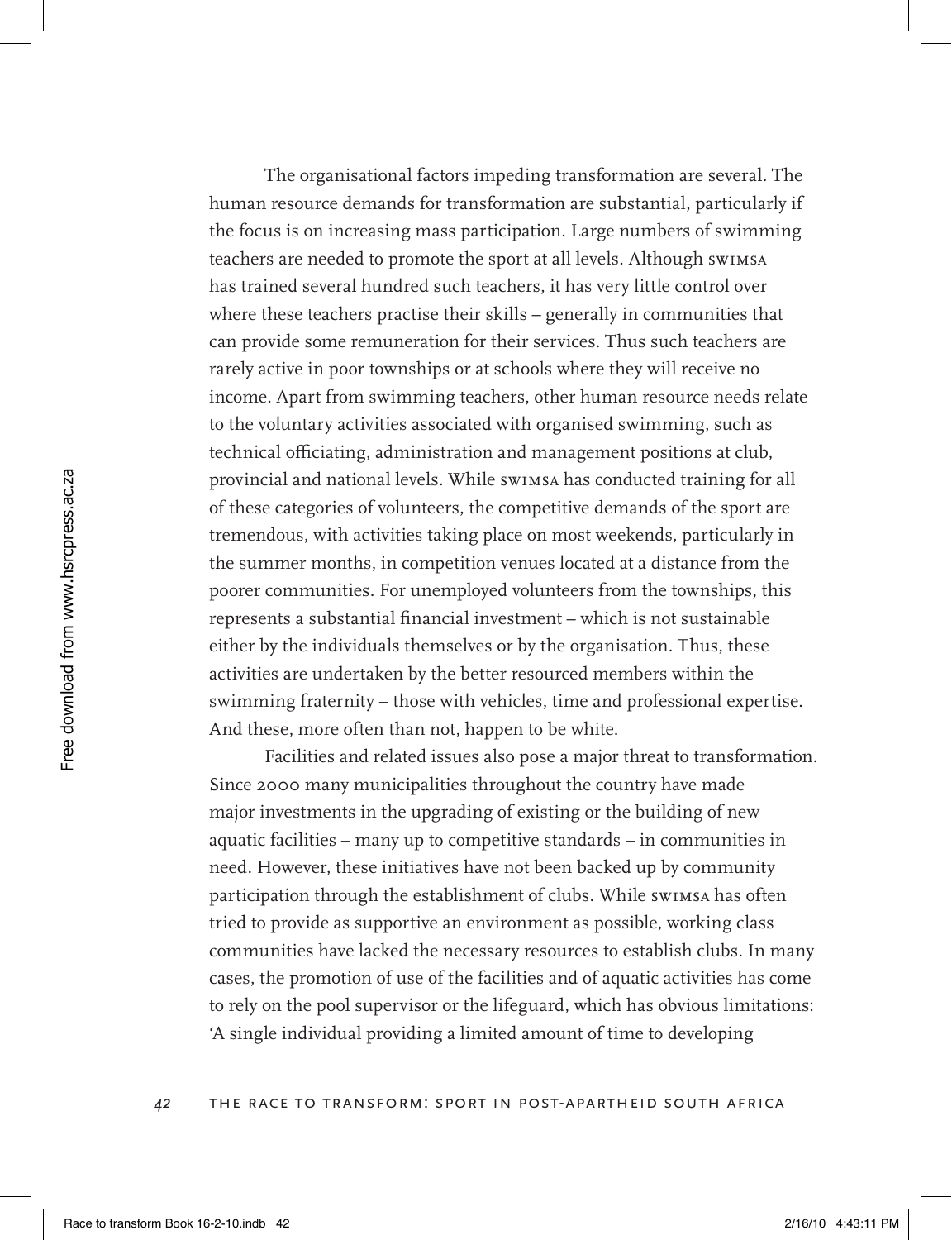competitive swimmers fails to provide the necessary infrastructure either to transform the grouping of youngsters into a competitive team or create a new generation of technical officials or administrators' (Naidoo interview 1). Other problems faced by established facilities include the lack of heating facilities, which means that pools go unused during the winter months in all provinces.

Faced with these sorts of organisational complexities, and the need to respond to state pressures to produce internationally competitive black swimmers, the tendency has been to identify potential black athletes and remove them to a facility within an advantaged community under an experienced coach. This comes about at the expense of investing resources in developing infrastructure within poorer communities, a strategy which, while not likely to produce a national champion immediately, is likely to result in the long-term development of the sport, particularly in terms of coaching skills and a much bigger talent pool of internationally competitive swimmers (Naidoo interview 1).

Another significant obstacle to transformation has been the persistence of conservative attitudes and practices by individuals in positions of power. Often, because of the legacy of apartheid, technical expertise and skills have continued to reside in white individuals who have conservative attitudes and are resistant to change. This has meant that processes of transformation have had to rely on individuals who have not bought into their intentions and ideals, often resulting in the processes being delayed or derailed through sabotage or a lack of will.

# The transformation processes adopted by SwimSA

In 1999, following the integration of  $\Delta$ SASA into SWIMSA, a national committee was established to develop a policy on transformation. The first step in determining appropriate intervention measures to address the identified problems in swimming would be the definition of a transformation vision for the organisation. This vision came to be understood as the need to transform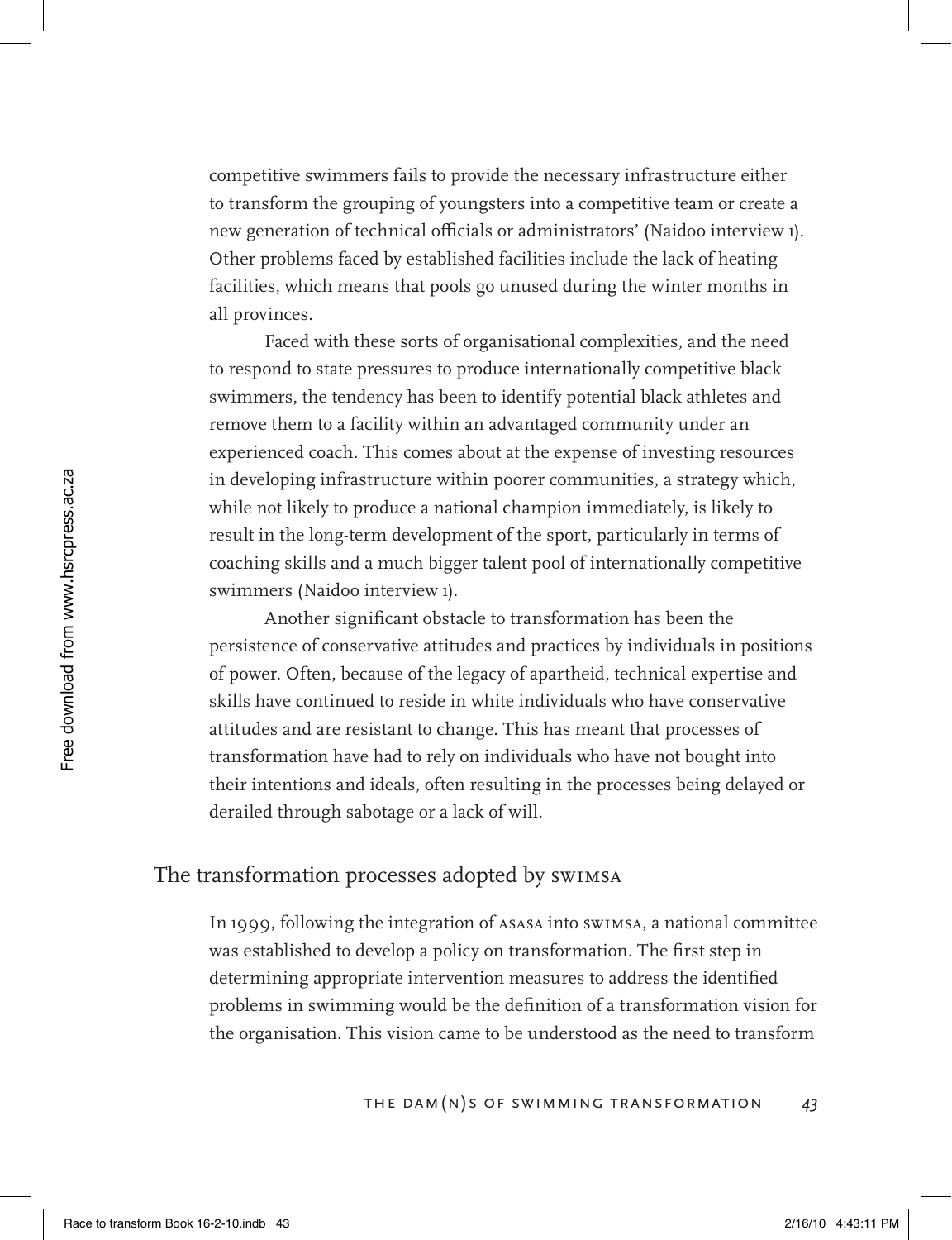aquatic sport so that it catered for the needs of the majority of South Africans, and to redress inequity created by apartheid. In the short term, SwimSA would strive to become more representative of the racial demography of the country in all its structures and activities, at club, provincial and national level. Its long-term objective would, however, be the transformation of SwimSA's programmes to focus on the development of programmes for black children and adults, and the transformation of aquatic sport more generally to increase access for the disadvantaged.

This overall objective and vision was to be achieved through carefully designed projects, each with a set of clearly defined results to be attained through set activities. All of these were to be measured by specified indicators and timeframes, implemented by a responsible agency within the structures of SwimSA. These projects included:

- 1 the democratisation of SwimSA structures;
- 2 the development of black human resources;
- 3 greater grassroots development;
- 4 increasing black representivity of teams;
- 5 establishment of financial mechanisms for transformation.

In 2000, SwimSA established a Transformation Monitoring Committee whose role it was to monitor the results of these projects. By the end of 2004 it was obvious that the self-regulatory approach adopted by the national leadership – i.e. the expectation that the provinces and clubs would adopt the comprehensive policy and integrate this into their respective programmes – was not working, for a variety of reasons. In recognition of this, in 2005 the organisation adopted a revised policy document. The revised strategy was more focused, with the setting of targets for all entities within the organisation (i.e. provincial structures, national technical structures, disciplinary boards etc.), applicable to competitors, technical officials, coaches, team management and administration. These targets were accompanied by both incentives and punitive measures (Naidoo interview 1).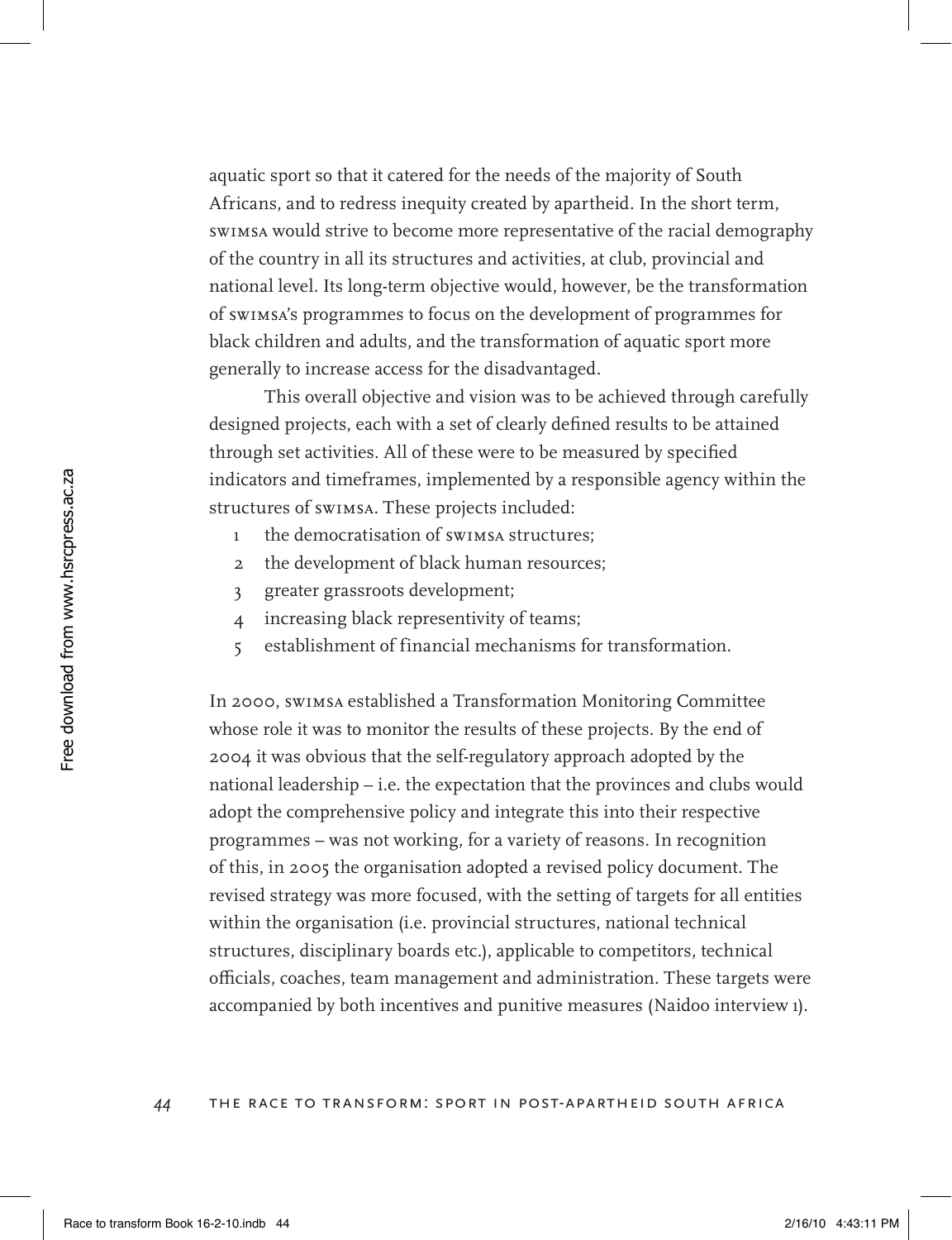According to Jace Naidoo, there continue to be huge challenges that must be faced. The number of black swimmers at national level remains low, black swimmers in clubs in the main urban areas form less than 15 per cent of the membership, and the attraction and development of black administrators continues to be difficult. However, he hopes that a R24 million windfall received from the National Lottery Fund, spread over three years starting from 2009, will provide some impetus to their development plans. He is particularly hopeful that this will enhance the Learn to Swim Programme that was designed to broaden swimming into hitherto neglected areas, and in the longer term encourage a broader pool of competitive swimmers (Naidoo interview 2).

# Recommendations: policy strategies for aquatic sports transformation

The transformation of aquatic sport in South Africa is faced with challenges that are uniquely different from those facing other sporting disciplines. While the federation has risen to these challenges as far as it is able to, it is obvious that if aquatics is to be truly transformed it will require vastly increased financial resources, especially from the state, increased facilities with specialised resources, and the adoption of innovative approaches to ensure that the sport becomes mass-based. Overall, proper mobilisation of resources has to occur to provide the infrastructure and other material and human resources necessary to correct the inequalities entrenched by apartheid – inequalities based largely on race and class. A transformation that seeks only to create access for a few black and white elite athletes to top-level competitive swimming not only entrenches old inequalities, but produces new relations of exclusion and marginalisation that themselves do not allow for the production and development of new talent. As this chapter has demonstrated, policies implemented thus far have tended to prioritise Transformation 2 (elite-level competitive swimming) over Transformation 1 (mass-based involvement in the sport).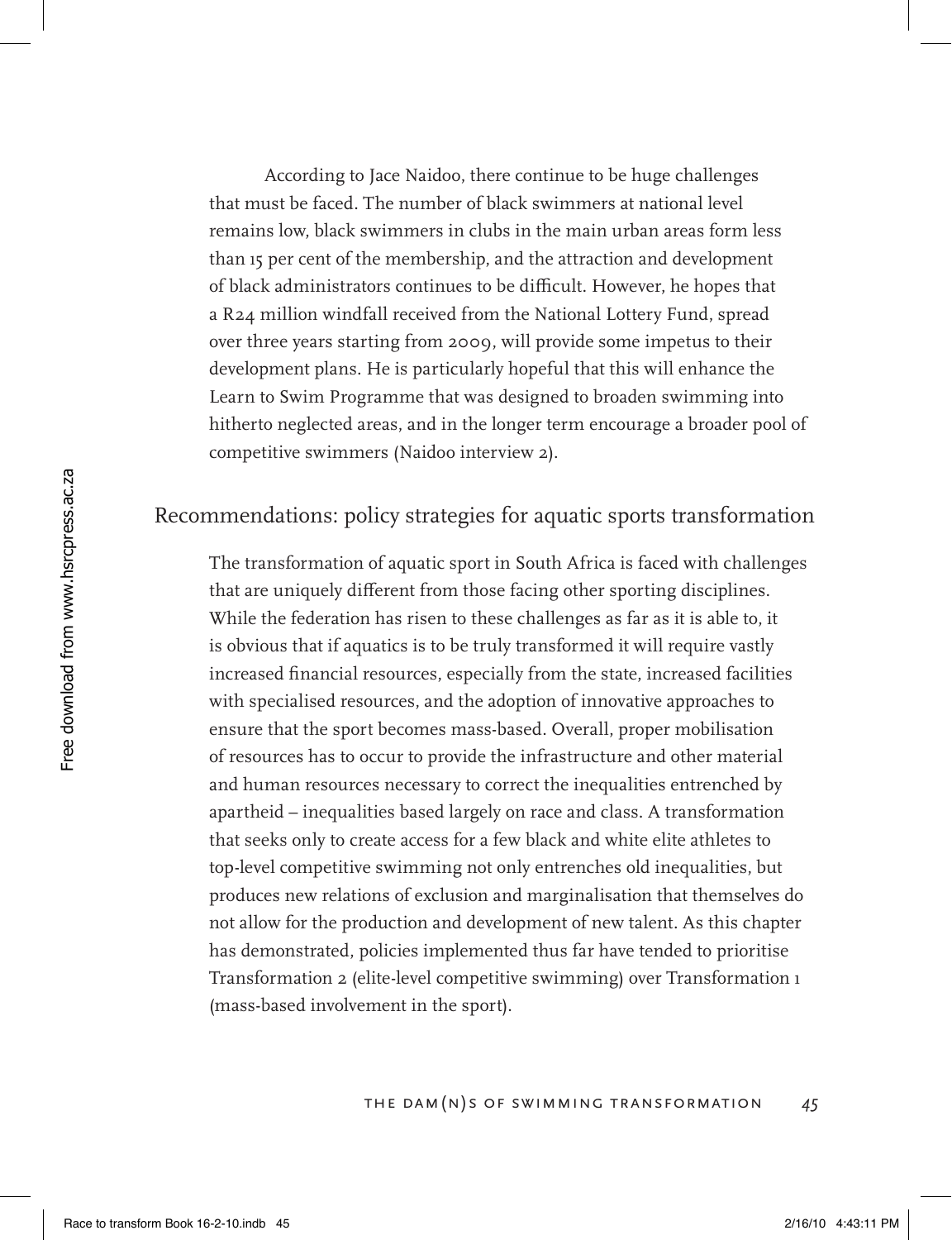In order to give more space to Transformation 1, there are several policy approaches that must be considered. These relate to the following issues:

- 1 performance pathways from recreational to international sport (sportspecific strategies);
- 2 sport in schools;
- 3 community club development:
	- a. urban
	- b. rural;
- 4 coaches and other human resources;
- 5 facilities:
	- a. urban: competitive
	- b. rural;
- 6 centres of excellence (national and regional);
- 7 financial resources.

### Performance pathways

The development of elite athletes has to follow a structured pathway from the first stage of introducing a child to the water to winning a medal at the Olympic Games. The current structures have produced breaks in these pathways, resulting in duplication of resources, as well as substantial potential being neglected, especially in the townships and rural areas.

Structured programmes to introduce children to swimming at schools (as a life skill, and in the form of basic competitive swimming) are critical to the development of nationally and internationally competitive swimmers.

This strategy must be driven by a single authority under the leadership of the national federation. Competitive programmes, coaching skills, team development and infrastructure development must adopt this strategy. This will ensure that the performance of the programme can be clearly evaluated.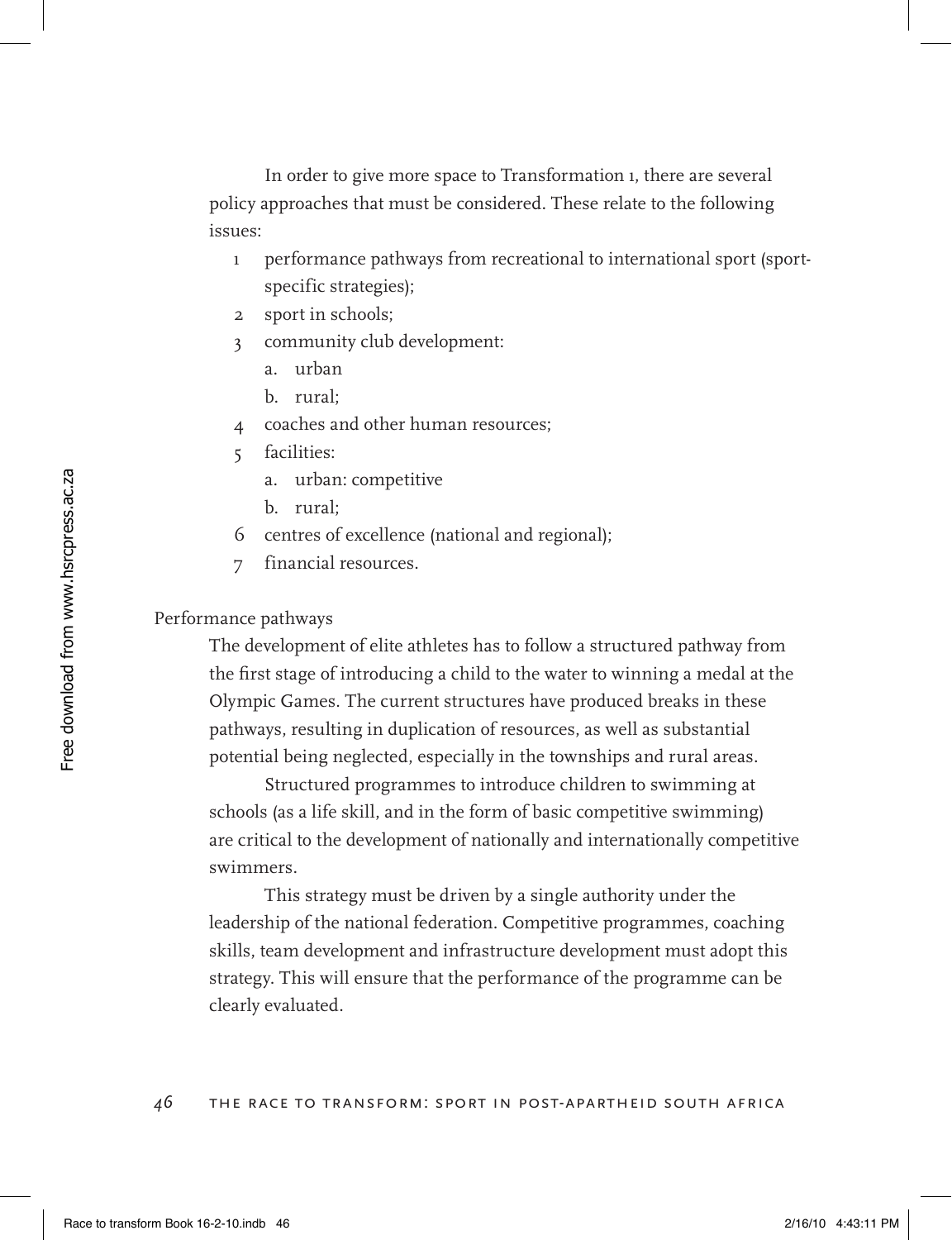Promoting sport in schools

Swimming is recognised as a life skill, and the national Department of Education ( $p$ OE) has attempted to incorporate this skill into its curriculum – this provides an ideal opportunity to transform swimming into a mass-based sport. However, this policy intervention can only be promoted within a supportive and resourced environment. Currently the DoE adopts a non-enforced approach to the policy. The department needs to provide a mechanism by which learners can have adequate time *during* school hours to acquire the necessary skills, at least biweekly, rather than attempting to teach them after normal school hours. These programmes have to be targeted at primary schools in order to be effective, with much reduced resources at the secondary school level.

While the national poe needs to provide the environment, the provincial DoEs must develop a coherent strategy to implement these programmes, commencing with the identification of the necessary facilities within defined school zones, and ensuring that during school hours these facilities are for the dedicated use of schools within that zone. For this to happen, the provincial DoEs have to work closely with local government Departments of Sport and Recreation (DSR). The DoE needs to provide the necessary infrastructure, such as transport required by the schools within the zone.

Competitive aquatic programmes must be clearly linked to the overall strategy of developing athletes. This includes the nature and content of competitive programmes, so that there is not a competitive relationship between the school and federation programmes. This will allow for the effective utilisation of scarce resources for coaching clinics and for travel to national and international competitions.

#### Community club development

Although a comprehensive and successful school-based learn-to-swim programme is likely to result in a mass of aquatic participants, the ability to translate this into competitive success will be dependent on the establishment of proper functioning clubs within the historically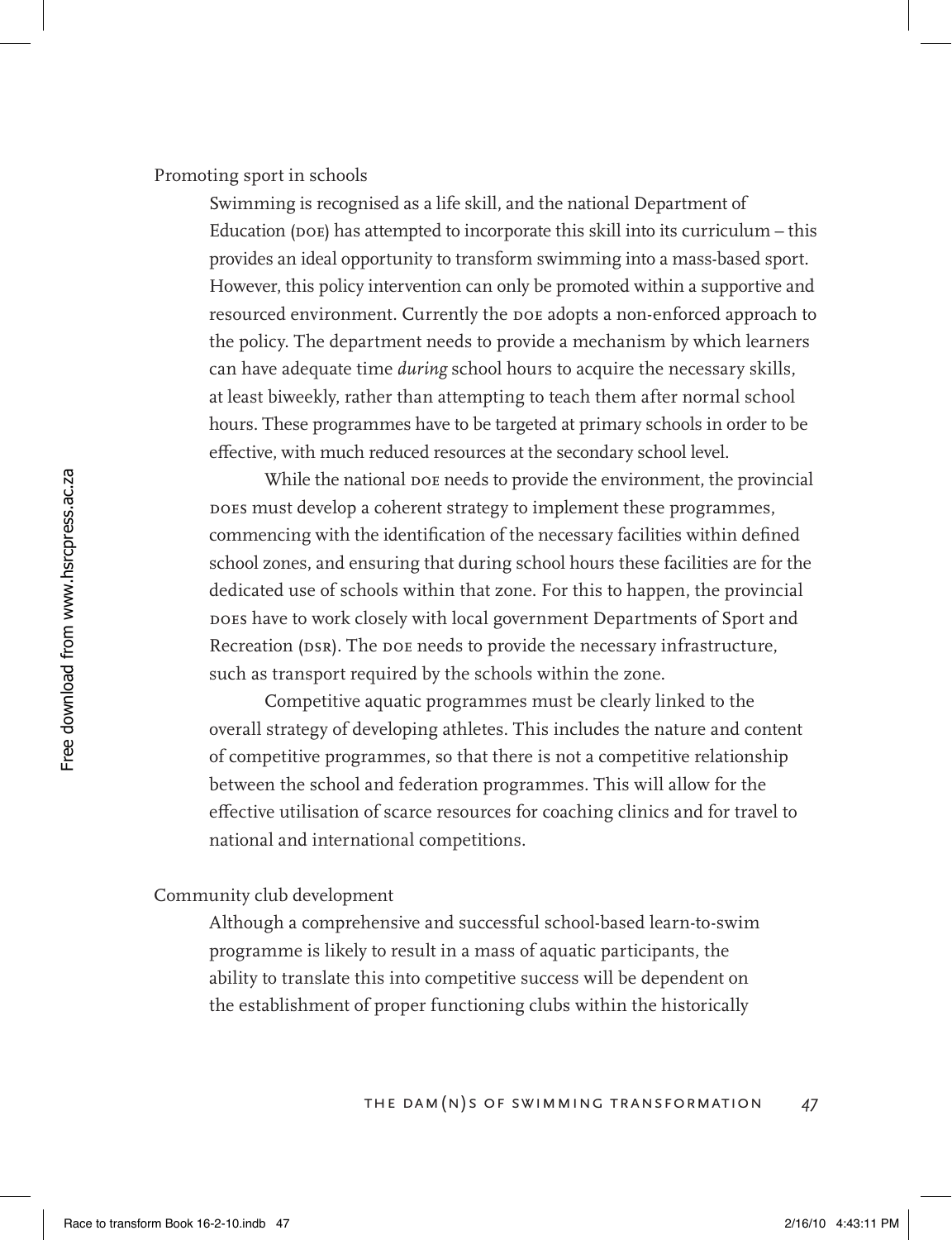disadvantaged communities in both urban and rural areas. Among working class families, adult participation in sporting organisations is limited by the availability of time – and without a reduction in the length of the working week, this is not likely to change. Community clubs are currently dependent on volunteer administrators – usually unemployed youth, who, once they become employed, cannot commit to supporting the club. Creation by the national DSR of a 'community aquatics organiser', whose task would be to organise a competitive club within the community, would present a possibility to harness the potential generated by the schools' programme. Crucially, the organiser needs to build a community club infrastructure, as opposed to being the single individual on whom the club is dependent.

The 'community aquatics organiser' must be linked to the federation so as to ensure that the programmes at local level are linked to the overall national performance pathway strategy. Mechanisms must be found for ensuring the sustainability of these clubs, and support – both financial and in terms of human resources – from local and provincial government will be essential. The programmes of these clubs must not be linked to purely competitive swimming but should adopt a holistic approach to the role that swimming can play in the development of health, the youth and job-creation opportunities.

#### Developing human resources

Promotion of the school aquatic sport policy is dependent on the development of the necessary human resources. The national DSR and DoE must commit to the creation of posts whose job description is to ensure that learners acquire swimming skills at the most basic level. This is likely to require a huge state investment, with several thousand such positions needing to be created. However, without such dedicated resources there is minimal likelihood of a school-based programme succeeding. The provincial DSR and DoE need to work closely with the national federation's Learn to Swim programme for the training and certification of these trainers. During school holidays trainers can then take responsibility for the coaching of community-based clubs, reporting to the federation.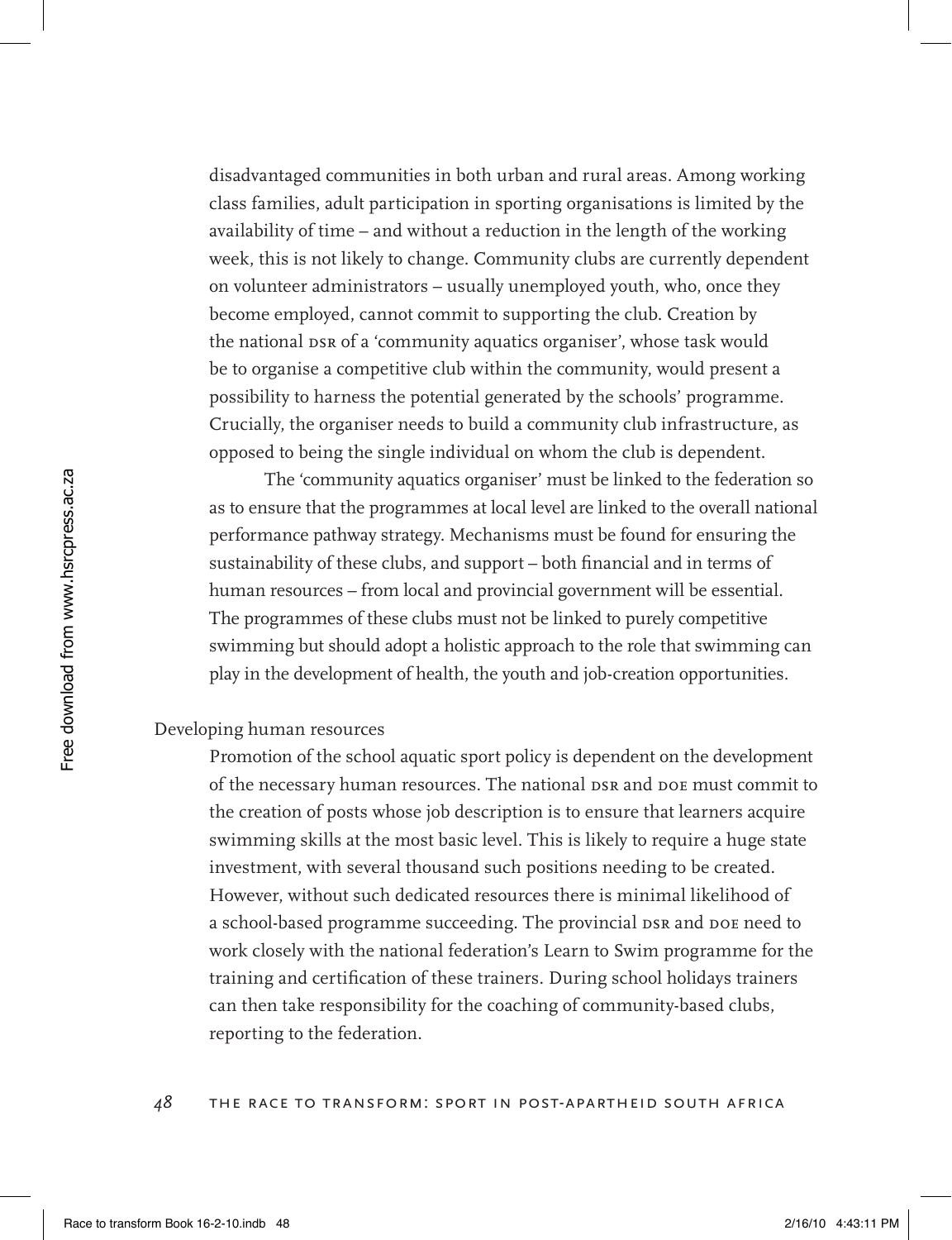In addition, human resources will have to be developed for the management of the sport in terms of officiating and administration. Joint programmes with the DoE and the federation will be essential.

#### Facilities development

The development and maintenance of facilities will be critical in the transformation of swimming throughout the country. Different innovative approaches will have to be implemented so that resources for facilities can be allocated to both urban and rural areas.

Local government needs to take more responsibility for the provision and maintenance of facilities. All facilities, particularly those at which a DOE aquatics trainer and community aquatics organiser are based, should ideally be open from 06h00–21h00 each day. Essential are adequate heated facilities, so that aquatics activities can continue for a full 12 months of the year. The latter is critical if serious competitive swimmers are to be developed who can hold their own in national and international competitions.

In rural areas two options should be investigated: firstly, the development of open-water facilities at dams and rivers that can be used for recreational and competitive swimming; and secondly, the introduction of economically feasible portable swimming facilities at schools in rural areas. This will create opportunities for athletes in rural areas to bid for a place in international swimming teams.

*Drowning and rural areas* The challenge of transforming swimming in South Africa is linked to the development of resources and facilities throughout the country. Swimming remains largely an urban sport, since urban municipalities with the necessary resources are more likely to have the capacity to build and maintain these facilities.

However, the introduction of open-water swimming into the Olympic programme provides an ideal opportunity for the development of talent in rural areas, by using the presence of rivers and dams as an opportunity to develop and hone swimming skills among those living in the vicinity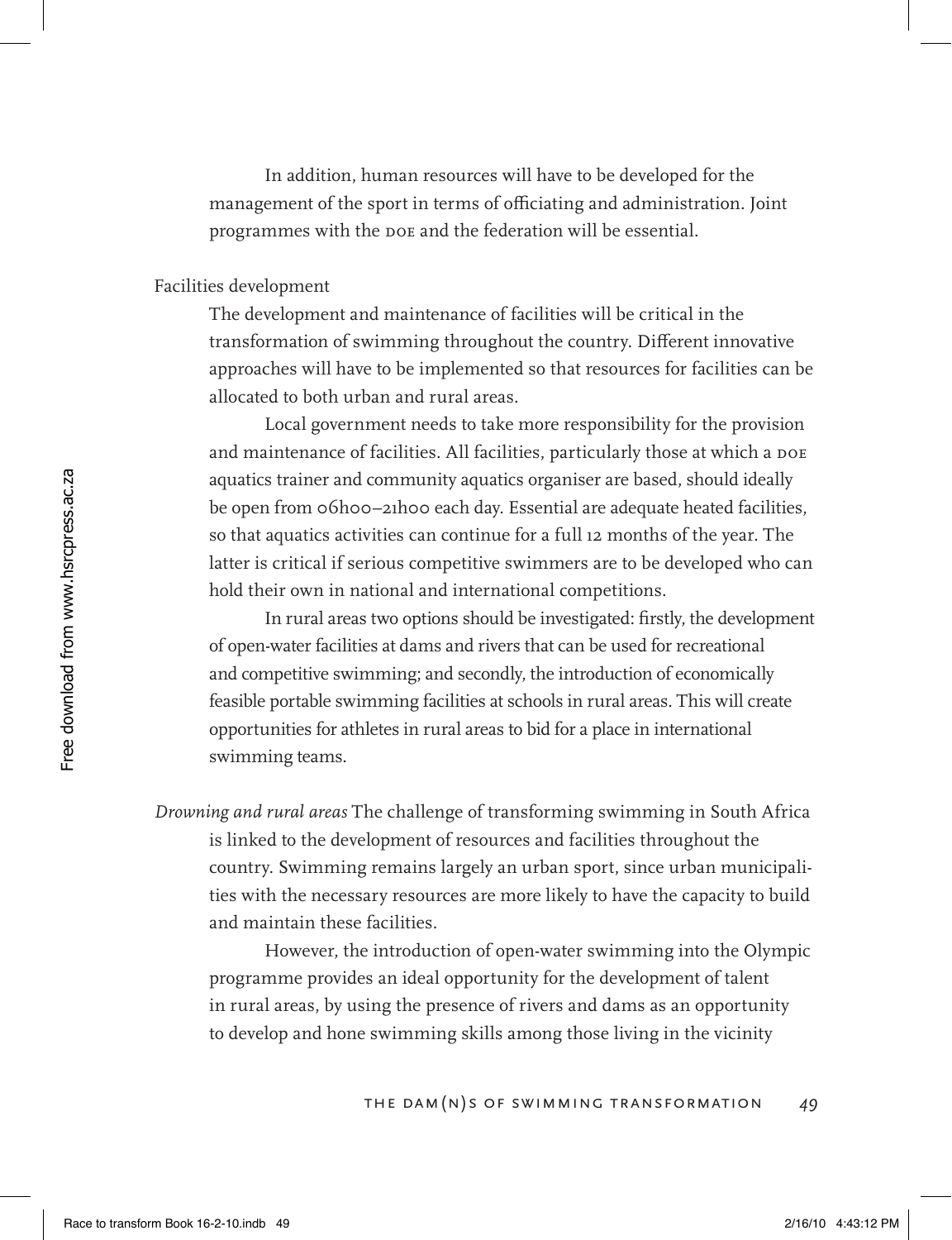of these sites. This will address the critical issue of swimming skills development within rural areas, where more than 80 per cent of drownings in the country occur each year.

Innovative resources need to be mobilised to address this skills gap. While the development of sufficient facilities in rural areas is unlikely in the medium term, there is a need to look at other options. The production of cheap portable pools creates an ideal opportunity for the development of swimming skills amongst rural residents, and for the identification of potential talent that can be nurtured.

The emergent relationship between swimsa and the Department of Water Affairs and Forestry (DWAF) around the Portapool Project and the Rural Splash programme is an encouraging signal. The Portapool Project is designed not only to teach learners to swim but also to make the school an important part of community life. The pilot study for this project was launched at Bolata Primary School in Qwaqwa in the Free State. SwimSA provided training for the local unemployed youth and mothers so that they could deliver the Learn to Swim programme to all learners.

Alongside this, SwimSA's Rural Splash programme was launched on 3 November 2006 at Germiston Lake in Gauteng, also in partnership with the DWAF. Centred on natural water resources such as rivers, lakes and dams, it focuses on education and skills development activities.

While the immediate result might not be a black Olympic medallist, this programme will impact on national statistics, which reveal that fatalities through drowning are the second-highest cause of accidental death in South Africa. Over 50 per cent of these drowning victims are children under the age of 15 years, and some 70 per cent of these tragedies take place in still water.

#### Centres of aquatic excellence

South Africa will always have limited resources for the development of elite aquatic athletes, far less than the vast amounts of resources that are available to athletes in the top aquatic countries in the world. In this context, we need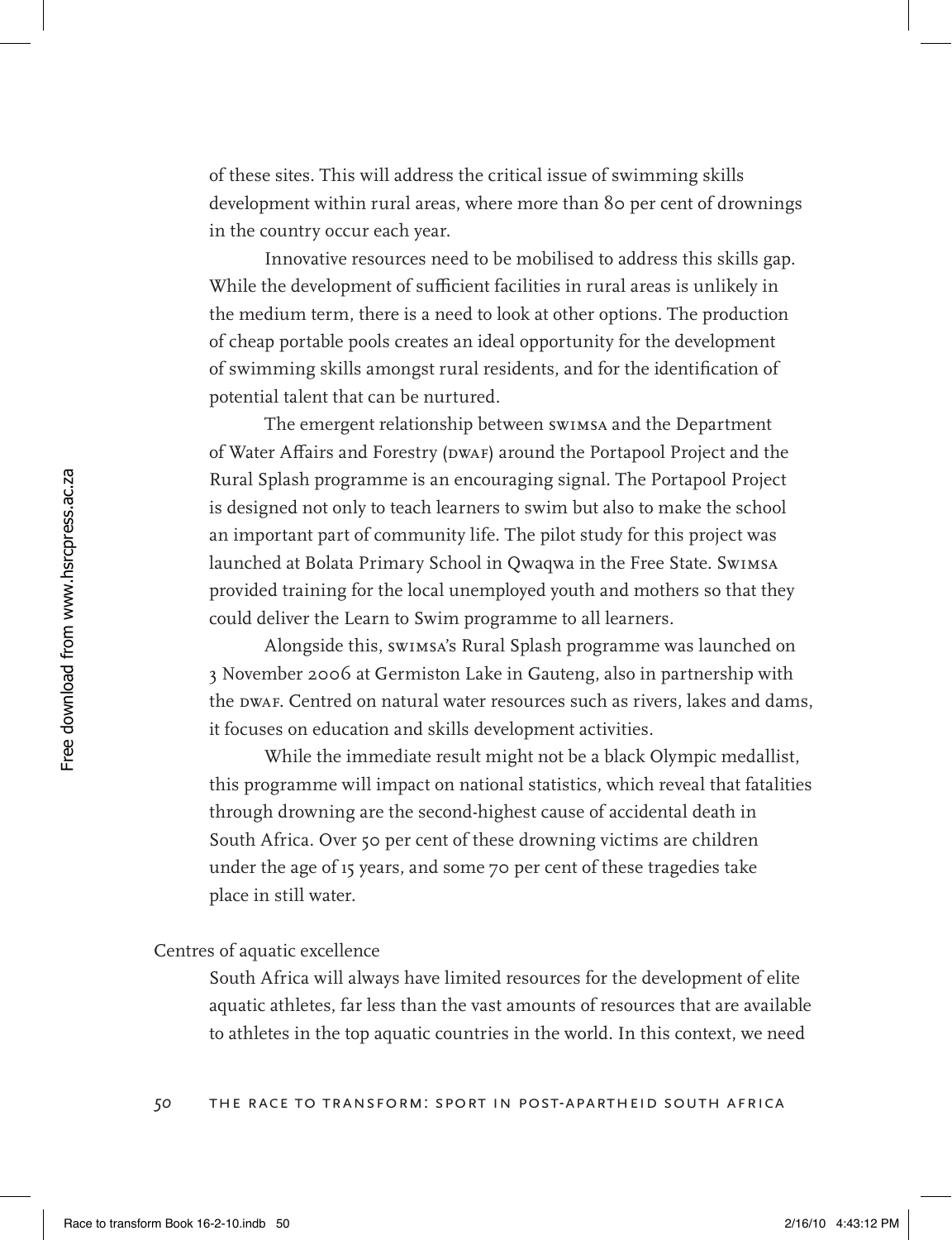to develop innovative South African solutions that will allow us to utilise the limited resources that we do have, and at the same time develop the great pool of talent that exists.

Centres of aquatic excellence should be established in four or five regions across the country, with one national centre. These centres should provide world-class training facilities for the top athletes in the country, and also provide additional technical and scientific support for the development of athletes and coaches working at local and provincial levels.

### Financial resources

A clear financing strategy needs to be developed that includes national and provincial government, the National Lotteries Board, the South African Sports Confederation and the Olympic Committee. This strategy needs to ensure that a multi-year (preferably four-year) funding strategy exists so that both development and elite programmes are sustainable over time.

### Conclusion

The debate over swimming transformation has swung between the hysteria generated by national squad selection processes and racial quotas, and acknowledgement of the necessity of building the sport at the grassroots level. As this chapter has shown, these complexities lie at the heart of the fractious process of unifying black and white swimming and simultaneously working to transform the sport.

Much of the transformation struggle taking place within swimsa is reflective not only of South African sport generally, but also of the emergent social struggles in post-apartheid South Africa that revolve around the search for a balance between immediate demographic representivity in all social spheres, including sport, and the building of the necessary infrastructure for the sustainable transformation of society.

Generally, the policies adopted in sport have resulted in the investment of inordinate amounts of resources in a limited number of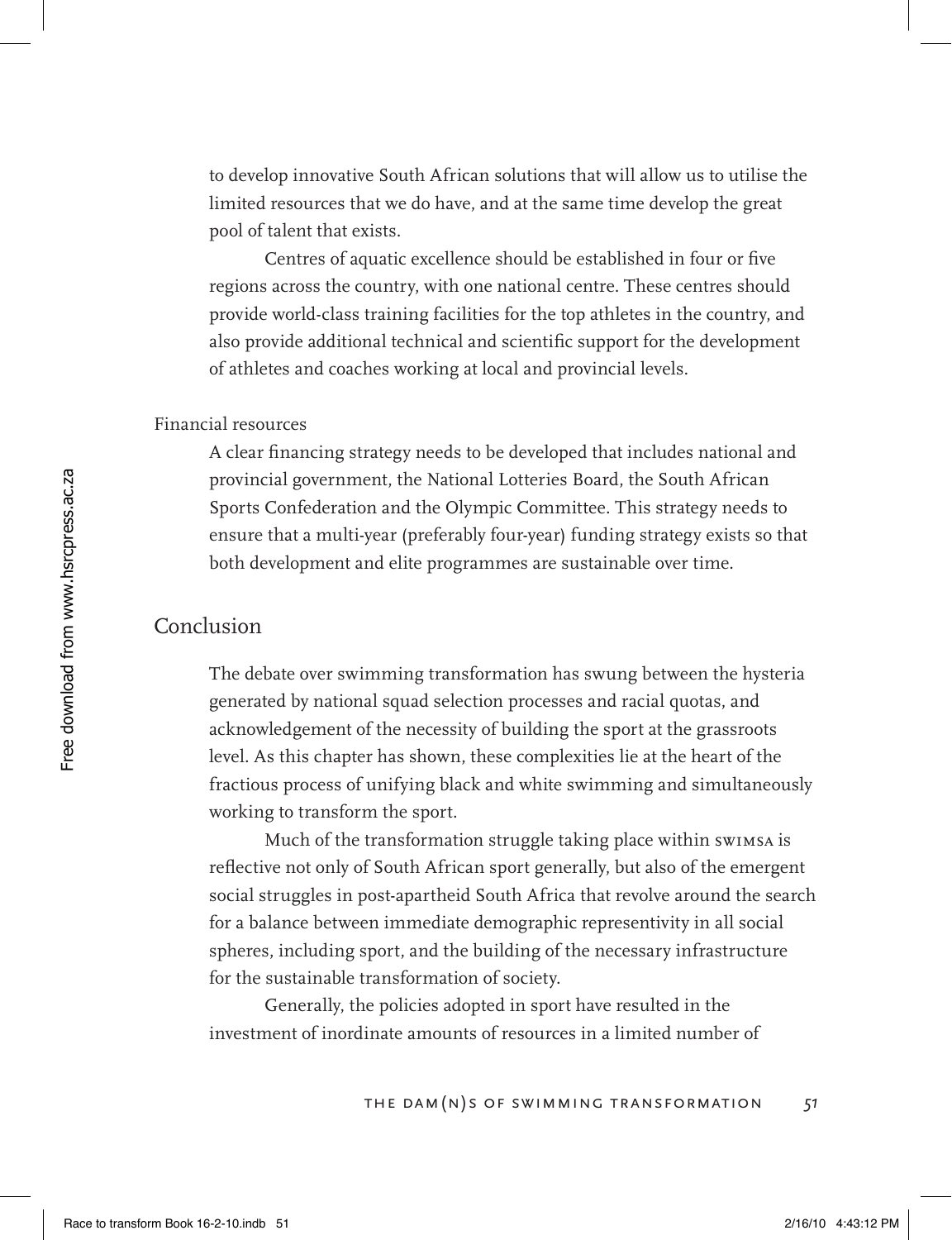individuals who are groomed to become the standard-bearers of the 'new' South Africa in the domain of sport. As we have seen, this creates an imbalance in the allocation of resources between elite and mass-based sport.

These tensions have been evident in swimsa. A transformation agenda has been embarked upon that simultaneously addresses massbased sport and the creation of an elite group of black swimmers, but success has varied over time – black elite athletes have emerged outside a mass-based context, only to retire from the sport, which then awaits its next black star.

While at the elite level swimsa has not produced black gold medallists, it certainly has put in place a transformation agenda that is creating and spreading a culture of swimming at the grassroots. But transformation is not a smooth process, and trying to challenge the racial composition of teams at, say, provincial level can lead to a number of unintended consequences and to scenes that read as if they were part of a Monty Python script.

At the end of 2007, for example, the Western Province water polo team was barred on the eve of playing in the finals of the Kramer Competition, because it had no black players or administrators. The rule applied by SwimSA was that there had to be one black player in a group of thirteen players, or one black person on the management team, and the Western Province team did not meet this requirement. It emerged, though, that this suspension had been preceded by the suspension of five other teams because they did not meet the quota requirement. When *Die Burger* newspaper inquired of SwimSA's general manager Rushdee Warley how Western Province had been allowed to go through to the final stages of the competition, he replied that 'it was difficult to know from team lists which players were black' (*Die Burger* 11 December 2007).

The consequences for the participants must have been devastating. Yet at the same time, thirteen years into South Africa's democracy, the fact that some six teams could not produce a black team member makes one wonder about the kinds of programmes that have been instituted, if any at all, in black areas. The unintended result of present initiatives could be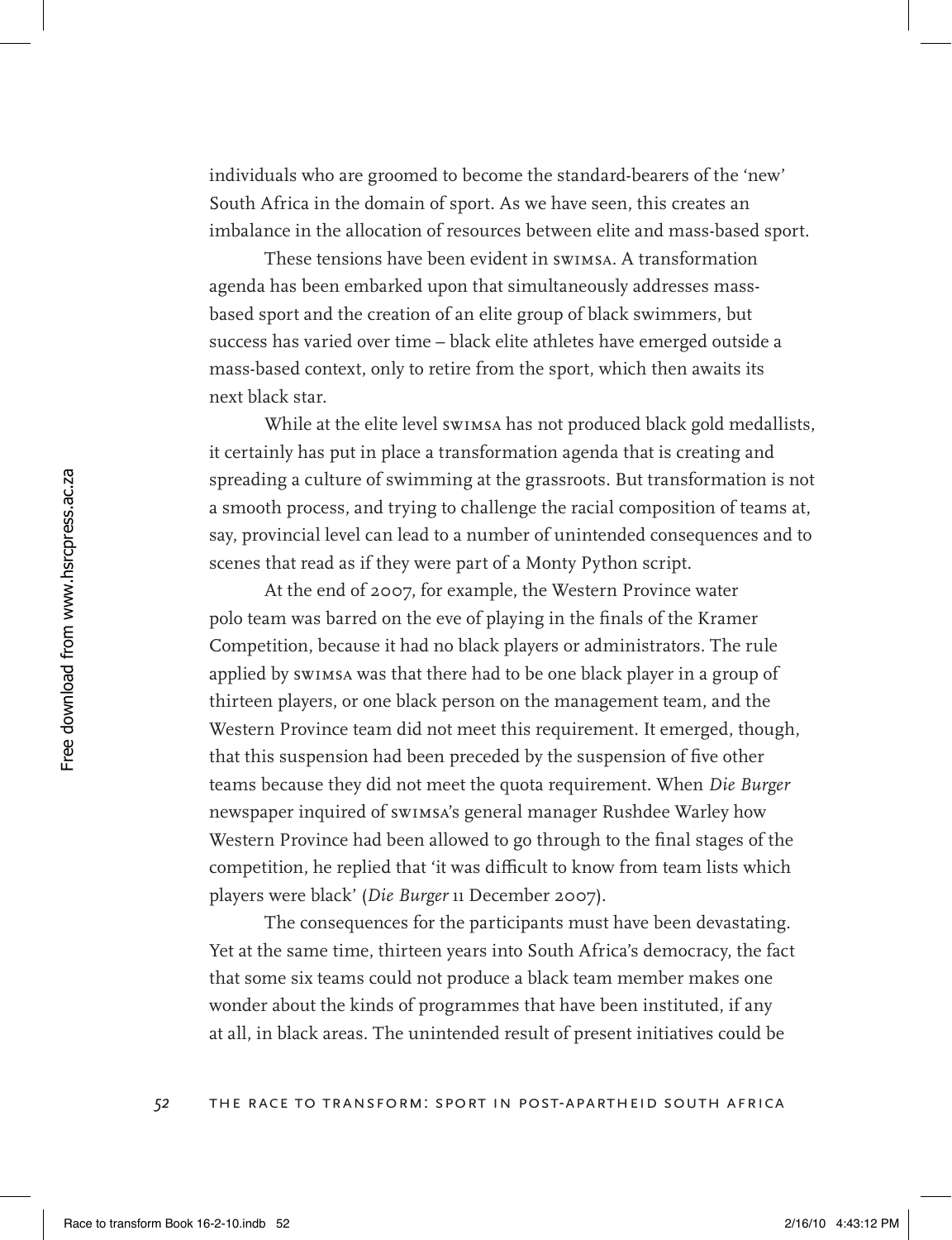that black players are simply put into a team to meet requirements, only to reinforce racial stereotypes and the racial contours of the apartheid era.

While struggles over representation in provincial and national teams will continue, it is vitally important that those in control of swimming keep their central focus on spreading a culture of swimming into schools and rural areas. However, early indications are that the fallout from the dismal performances at the Beijing Olympics is that swimming authorities are bowing to pressure to devote the bulk of available resources to the development of elite swimmers.

A hopeful development is that swimming received a major boost in June 2009 when the National Lotteries Board announced a substantial investment in the sport over three years. It remains to be seen where the emphasis will be placed in using this money, and how the swimming authorities will balance the imperatives of winning medals, nurturing black elite swimmers and pursuing mass-oriented programmes such as Learn to Swim and Rural Splash.

### Notes

- 1 'Black' in this context refers to South Africans classified as 'African', 'coloured' and 'Indian' under apartheid laws.
- 2 Through the 1960s there was a growing call both from inside and outside South Africa for the country to be excluded from international competitions. As a result of this pressure South Africa was expelled from the International Olympic Committee in 1970, and from many other international sporting bodies.
- 3 From an untitled ASASA document of 1992, in the Morgan Naidoo collection of archival material held by his son, Jace Naidoo.
- 4 The memorandum is in the Morgan Naidoo Collection.
- 5 Seotsanyana, cited in an untitled ASASA 1992 document in the Morgan Naidoo collection.
- 6 Seotsanyana, cited in the ASASA 1992 document in the Morgan Naidoo collection.
- 7 Seotsanyana, cited in the ASASA 1992 document in the Morgan Naidoo collection.
- 8 Untitled ASASA document of 1992, Morgan Naidoo collection.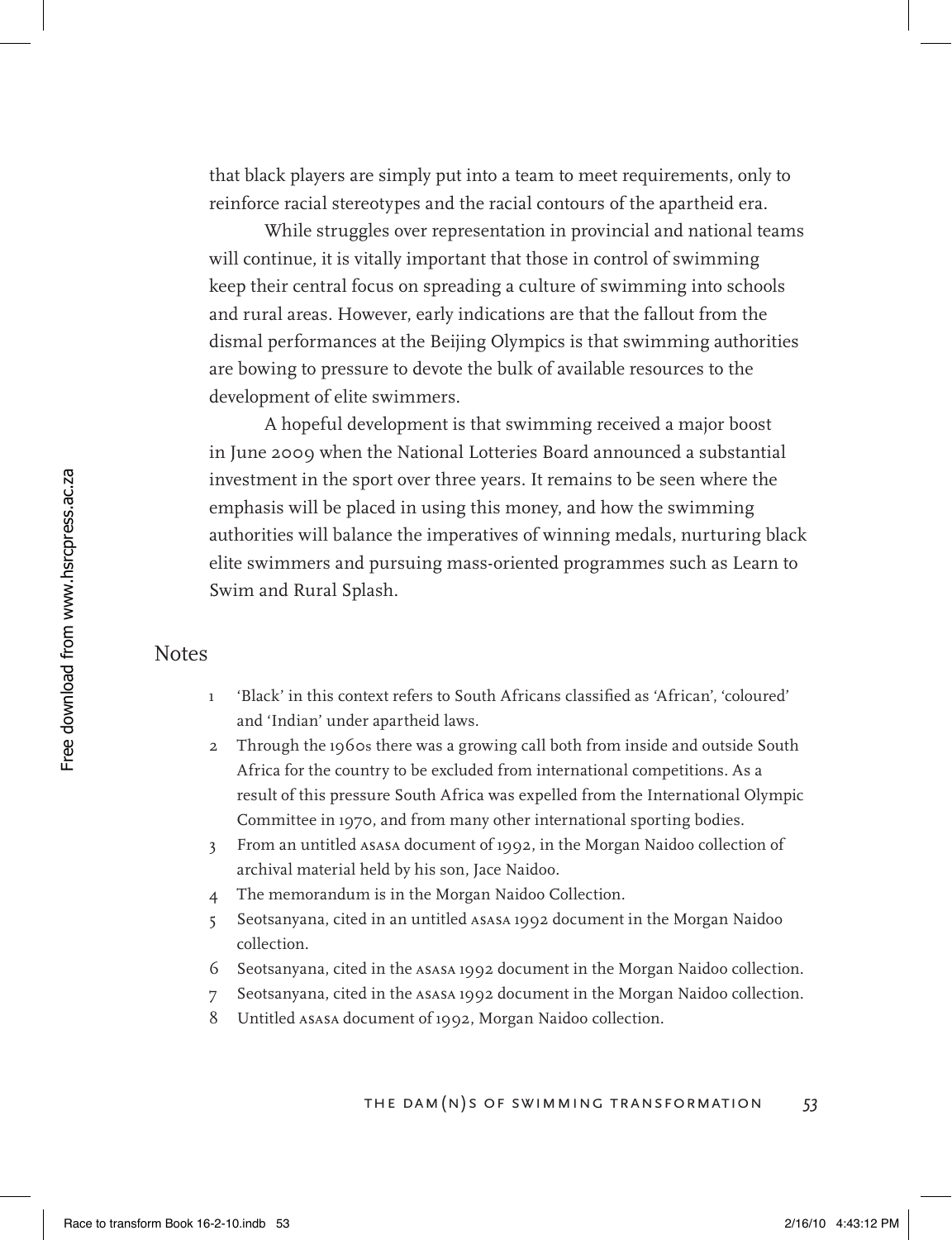- 9 This term was used to refer to a wide range of organisations that saw the Freedom Charter as their guiding beacon, and the ANC as its main organisational form. They are also sometimes referred to as Charterist organisations.
- 10 A four-day workshop was held in Harare in April–May 1990 at which economists from the ANC-COSATU-SACP (Tripartite) Alliance Economic Trends unit debated ideas about an appropriate economic policy framework for post-apartheid South Africa. The workshop sought to harmonise the different impulses of the Tripartite Alliance, and was a precursor to the formal negotiations with the apartheid government. The workshop ended with a statement of policy recommendations that was published in full in *Transformation* 12, 1990, with the title 'Recommendations on post-apartheid economic policy'. It is also known as the 'Harare Declaration'.
- 11 The Labour Party was a coloureds-only political party that participated directly in the racially segregated parliamentary system. It was condemned by many organisations in the liberation movement for its collaborationist policies and acceptance of racial categorisation.
- 12 The resources required to produce a swimmer who is capable of winning a medal at the Senior National Championships of SwimSA, or who becomes eligible to swim in the final meet of an international competition, are considerable. A competitive swimmer will need to train for between four and six hours per day, for at least six days per week over 10–11 months each year. For this, the swimmer will require modification of his or her education programmes, access to a coach with international experience, access to a heated swimming pool during the winter months, and a proper regulated diet. Critically, parental involvement and support are essential for the success of the individual athlete. The swimmer will also need access to fitness assessment experts and sports psychologists. In addition, biological monitoring tests, such as monitoring of heart rates, lactate assessments and so on, will have to be conducted. Cost estimates to maintain a single swimmer within a top competitive club and participation in selected national competitions are in the region of R16 000 per year. SwimSA, in fast-tracking selected disadvantaged athletes, invests in the region of R80 000 per year to maintain one swimmer in a high performance centre. These expenses are obviously unsustainable by either the club, provincial affiliate or national federation.